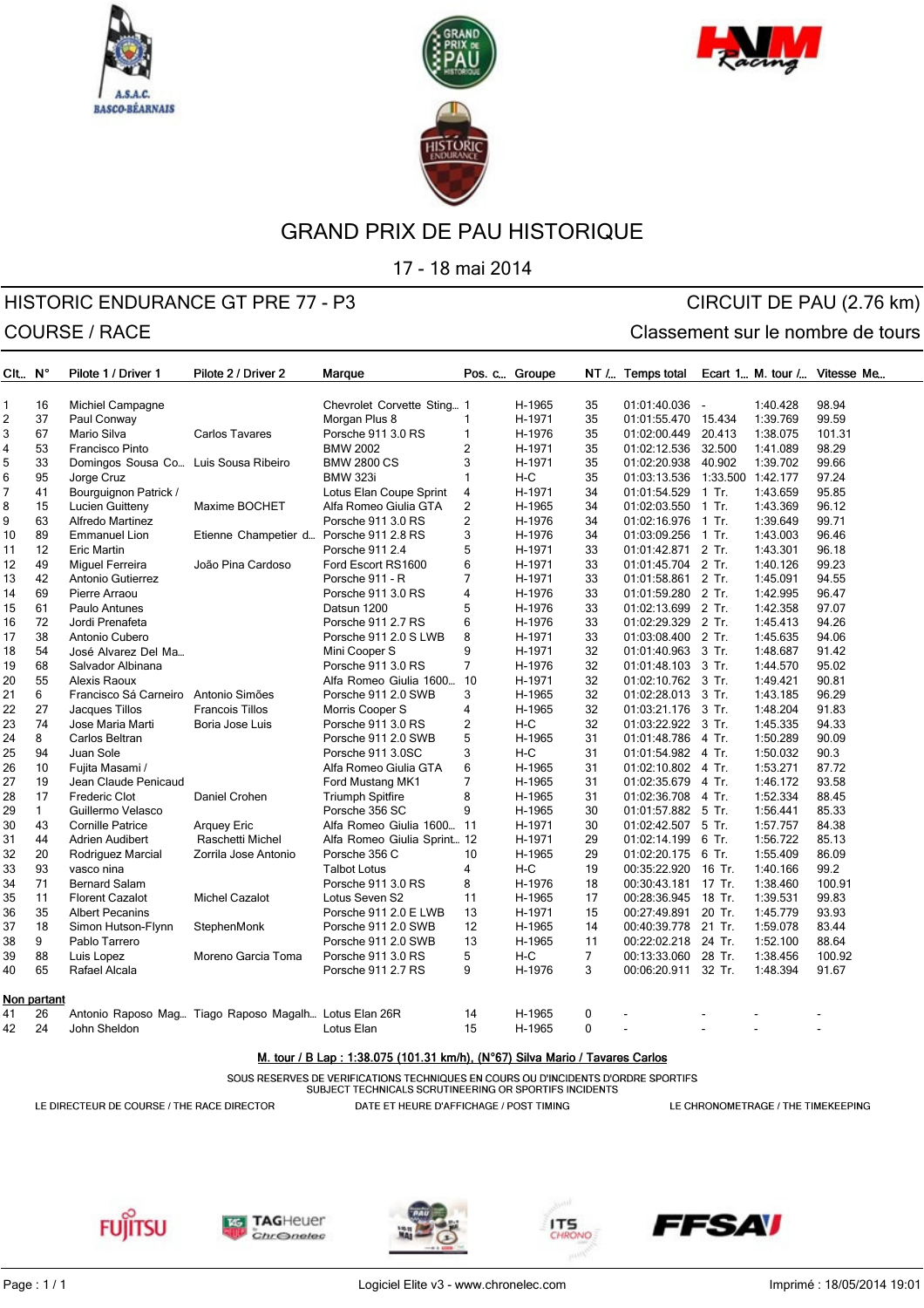





17 - 18 mai 2014

#### HISTORIC ENDURANCE GT PRE 77 - P3 CIRCUIT DE PAU (2.76 km)

COURSE / RACE Lap chart

| Four 0 71 88 11 67<br>27 42 38 15 55 68 8<br>94 54<br>35 19<br>44 49 6<br>- 33<br>12 93 74 53 63 89 37 61 72 95<br>16 41 69<br>17 65<br>- 10<br>-18<br>-20<br>-43<br>Four 1<br>88 71 11 33 12 93 67 53 63 37 89 61 95<br>72 41 74 69 42 27 38<br>15 68<br>-16<br>855<br>35 54<br>43 44<br>19 65 94<br>Tour 2<br>88 71 11 93<br>33 12<br>- 53<br>-67<br>-15<br>- 37<br>-63<br>-89<br>16<br>-61<br>72<br>69<br>-42<br>-38<br>7468<br>-35<br>-55<br>19.<br>- 54<br>-65<br>10<br>18 44<br>95<br>-49<br>-20-<br>- 6<br>43<br>Four 3<br>- 18<br>88 71 11 93<br>33 37<br>12 53<br>67<br>63<br>65 94<br>-16<br>- 89<br>-61<br>3568<br>7454<br>-55<br>-6<br>-49<br>-18<br>Tour 4<br>88 71 11 93<br>12<br>- 37<br>- 33<br>- 53<br>63<br>-67<br>95<br>-72<br>- 69<br>-38<br>35 68<br>19 54<br>55<br>16 I<br>89<br>-61<br>-15<br>42<br>-49<br>74<br>44<br>-41<br>Tour 5<br>18<br>88 71 11 93<br>- 37<br>-67<br>-72<br>-33<br>69<br>35.<br>-54<br>-68<br>55.<br>-61<br>19.<br>-74<br>F <b>our 6</b> 71 11 93 37<br>18<br>- 33<br>12<br>-38<br>-20<br>43.<br>-44<br>-88<br>-53<br>67<br>89<br>95<br>-72<br>42<br>-35<br>-19<br>- 54<br>6849<br>55.<br>10<br>6<br>- 16<br>63<br>-61<br>-15<br>69<br>/4<br>F <b>our 7</b> 71 11 93 37<br>- 18<br>12 53<br>16 63 67 89 95 61<br>- 72<br>-38<br>43<br>-44<br>- 33 - 41<br>-15<br>69<br>- 35<br>19 54 49 68 88<br>55<br>74<br>-20-<br>- 6<br>F <b>our 8</b> 71 11 37 93<br>-18<br>63 67 89 95 61<br>-6<br>- 53<br>16<br>33 41<br>72 69 42<br>- 38<br>- 35<br>19 49 54<br>- 20<br>44<br>- 12<br>- 15<br>68<br>55.<br>74<br>44 18<br>F <b>our 9</b> 71 11 37<br>- 93<br>-16<br>-53<br>-67<br>-89<br>- 95<br>61 41<br>72 69<br>- 38<br>-63<br>-33-<br>-15<br>- 42<br>-35<br>19 49 54<br>68.<br>55<br>44 18<br>Four 10 71 11 37 93<br>72 42<br>16<br>- 53<br>-67<br>- 95<br>-89<br>-33<br>61 41<br>- 69<br>- 35<br>-38<br>19 49 54<br>-68<br>- 20<br>63.<br>-15<br>- 55<br>43.<br>F <b>our 11</b> 71 11 37 93<br>43 44 18<br>16.<br>- 53<br>- 67<br>12 95<br>-33<br>61 41<br>72 42<br>- 35<br>-38<br>19 49 54<br>5568<br>-20<br>63.<br>- 89<br>-15<br>- 69<br>44 18<br>F <b>our 12</b> 71 11 37 93<br>16 53<br>6367<br>12 33 95 89 61 41<br>72 42 35<br>- 38<br>19 49 54<br>55 68<br>15<br>74<br>20<br>- 69<br>F <b>our 13</b> 71 11 37 93<br>43 18<br>16 53 63 67<br>33 12 89 95 61 41<br>72 42 35<br>55 68<br>- 20<br>15 69<br>38 49 19 54<br>-74<br>10 94<br>- 27<br>43 18<br>F <b>our 14</b> 71  11  37  93<br>-33<br>12 89 95<br>72<br>-38<br>49 54 55<br>1968<br>-16<br>- 53<br>6367<br>61 41<br>- 15<br>69<br>42 35<br>94<br>- 74<br>-27<br>-20<br>-44<br>F <b>our 15</b> 71  11  37  93<br>35 49 54 55 68<br>6789<br>12 33 61 95<br>-63<br>72 42<br>-38<br>- 19<br>27<br>43<br>16 53<br>- 41<br>- 15<br>69<br>-8<br>$\mathbf{1}$<br>-94<br>-20-<br>-74<br>F <b>our 16</b> 71  11  37  93<br>15 69 72 42 38 33 49 95 63 68<br>43 44<br>16 53<br>-67<br>- 89<br>12 61 41<br>10 54<br>- 55<br>F <b>our 17</b> 71  11  37  93<br>43 44<br>- 89<br>12 41<br>72 42 53<br>49 55<br>-27<br>16 61<br>33 67 95<br>63 68 38 10<br>-20-<br>- 94<br>- 15<br>69<br>54<br>74<br>-19<br>43 44<br>Four 18 71 37 93 16 61 15<br>- 72<br>33 67<br>12 53<br>9589<br>63<br>42 69<br>-41<br>-38 -<br>10 54<br>- 68<br>Four 19 15 16 37<br>43 44<br>- 53<br>-12<br>95<br>-93-<br>-89<br>-42<br>- 72<br>- 33<br>67<br>-41<br>-61<br>-63<br>-38<br>69<br>- 54<br>49<br>-20-<br>-19<br>55<br>-68<br>$\sqrt{4}$<br>Four 20 16 37 53<br>43 44<br>-61<br>63.<br>-20-<br>-67<br>74<br>F <b>our 21</b> 16 37<br>19 20<br>43 44<br>- 53<br>63<br>-38<br>-72<br>-33-<br>95<br>-61<br>-89<br>- 42<br>-67<br>15.<br>-41<br>69<br>54<br>55<br>$\sqrt{4}$<br>10 94<br>Four 22<br>20 43 44<br>16 37<br>- 53<br>63.<br>.38.<br>- 19<br>-67<br>-54<br>Four 23<br>16 37 53 67<br>6389<br>20 43 44<br>- 33<br>-15<br>95<br>-61<br>38 42 69<br>72 49 54<br>27 19 1<br>-12<br>- 41<br>55<br>- 94<br>68<br>/4<br>b<br>Four 24<br>16 37 53 67<br>33 12<br>-15<br>95 61 41 63 89<br>38 42 69<br>72 49 54 55<br>10 27 94 19<br>- 68<br>74<br>6<br>F <b>our 25</b> 16 37 53 67<br>95 61 41 <b>63</b> 89 38 42 69<br>43 20 44<br>- 33<br>15<br>72 49 54<br>-55<br>27 17 94 19 1<br>- 12<br>748<br>10<br>68.<br>Four 26<br>15 95 41 61 63 89 38 42 69 72 49 54 55 68 74 6<br>27<br>43 44 20<br>16 37 67 53<br>33 12<br>10 94 17 19 | 0épart: 88 71 11 67 33 12 74 93 53 63 89 37 61 26 95 72 16 15 41 6 19 42 65 38 69 35 27 54 68 55 8 94 17 10 18 1 20 43 44 9 49 24 |  |  |  |  |  |  |  |  |  |  |  |  |  |  |  |  |  |  |  |  |  |  |  |  |
|------------------------------------------------------------------------------------------------------------------------------------------------------------------------------------------------------------------------------------------------------------------------------------------------------------------------------------------------------------------------------------------------------------------------------------------------------------------------------------------------------------------------------------------------------------------------------------------------------------------------------------------------------------------------------------------------------------------------------------------------------------------------------------------------------------------------------------------------------------------------------------------------------------------------------------------------------------------------------------------------------------------------------------------------------------------------------------------------------------------------------------------------------------------------------------------------------------------------------------------------------------------------------------------------------------------------------------------------------------------------------------------------------------------------------------------------------------------------------------------------------------------------------------------------------------------------------------------------------------------------------------------------------------------------------------------------------------------------------------------------------------------------------------------------------------------------------------------------------------------------------------------------------------------------------------------------------------------------------------------------------------------------------------------------------------------------------------------------------------------------------------------------------------------------------------------------------------------------------------------------------------------------------------------------------------------------------------------------------------------------------------------------------------------------------------------------------------------------------------------------------------------------------------------------------------------------------------------------------------------------------------------------------------------------------------------------------------------------------------------------------------------------------------------------------------------------------------------------------------------------------------------------------------------------------------------------------------------------------------------------------------------------------------------------------------------------------------------------------------------------------------------------------------------------------------------------------------------------------------------------------------------------------------------------------------------------------------------------------------------------------------------------------------------------------------------------------------------------------------------------------------------------------------------------------------------------------------------------------------------------------------------------------------------------------------------------------------------------------------------------------------------------------------------------------------------------------------------------------------------------------------------------------------------------------------------------------------------------------------------------------------------------------------------------------------------------------------------------------------------------------------------------------------------------------------------------------------------------------------------------------------------------------------------------------------------|-----------------------------------------------------------------------------------------------------------------------------------|--|--|--|--|--|--|--|--|--|--|--|--|--|--|--|--|--|--|--|--|--|--|--|--|
|                                                                                                                                                                                                                                                                                                                                                                                                                                                                                                                                                                                                                                                                                                                                                                                                                                                                                                                                                                                                                                                                                                                                                                                                                                                                                                                                                                                                                                                                                                                                                                                                                                                                                                                                                                                                                                                                                                                                                                                                                                                                                                                                                                                                                                                                                                                                                                                                                                                                                                                                                                                                                                                                                                                                                                                                                                                                                                                                                                                                                                                                                                                                                                                                                                                                                                                                                                                                                                                                                                                                                                                                                                                                                                                                                                                                                                                                                                                                                                                                                                                                                                                                                                                                                                                                                                                  |                                                                                                                                   |  |  |  |  |  |  |  |  |  |  |  |  |  |  |  |  |  |  |  |  |  |  |  |  |
|                                                                                                                                                                                                                                                                                                                                                                                                                                                                                                                                                                                                                                                                                                                                                                                                                                                                                                                                                                                                                                                                                                                                                                                                                                                                                                                                                                                                                                                                                                                                                                                                                                                                                                                                                                                                                                                                                                                                                                                                                                                                                                                                                                                                                                                                                                                                                                                                                                                                                                                                                                                                                                                                                                                                                                                                                                                                                                                                                                                                                                                                                                                                                                                                                                                                                                                                                                                                                                                                                                                                                                                                                                                                                                                                                                                                                                                                                                                                                                                                                                                                                                                                                                                                                                                                                                                  |                                                                                                                                   |  |  |  |  |  |  |  |  |  |  |  |  |  |  |  |  |  |  |  |  |  |  |  |  |
|                                                                                                                                                                                                                                                                                                                                                                                                                                                                                                                                                                                                                                                                                                                                                                                                                                                                                                                                                                                                                                                                                                                                                                                                                                                                                                                                                                                                                                                                                                                                                                                                                                                                                                                                                                                                                                                                                                                                                                                                                                                                                                                                                                                                                                                                                                                                                                                                                                                                                                                                                                                                                                                                                                                                                                                                                                                                                                                                                                                                                                                                                                                                                                                                                                                                                                                                                                                                                                                                                                                                                                                                                                                                                                                                                                                                                                                                                                                                                                                                                                                                                                                                                                                                                                                                                                                  |                                                                                                                                   |  |  |  |  |  |  |  |  |  |  |  |  |  |  |  |  |  |  |  |  |  |  |  |  |
|                                                                                                                                                                                                                                                                                                                                                                                                                                                                                                                                                                                                                                                                                                                                                                                                                                                                                                                                                                                                                                                                                                                                                                                                                                                                                                                                                                                                                                                                                                                                                                                                                                                                                                                                                                                                                                                                                                                                                                                                                                                                                                                                                                                                                                                                                                                                                                                                                                                                                                                                                                                                                                                                                                                                                                                                                                                                                                                                                                                                                                                                                                                                                                                                                                                                                                                                                                                                                                                                                                                                                                                                                                                                                                                                                                                                                                                                                                                                                                                                                                                                                                                                                                                                                                                                                                                  |                                                                                                                                   |  |  |  |  |  |  |  |  |  |  |  |  |  |  |  |  |  |  |  |  |  |  |  |  |

**FUJITSU EG** TAGHeuer **FFSAV ITS**<br>CHRONO *Chr* Onelec

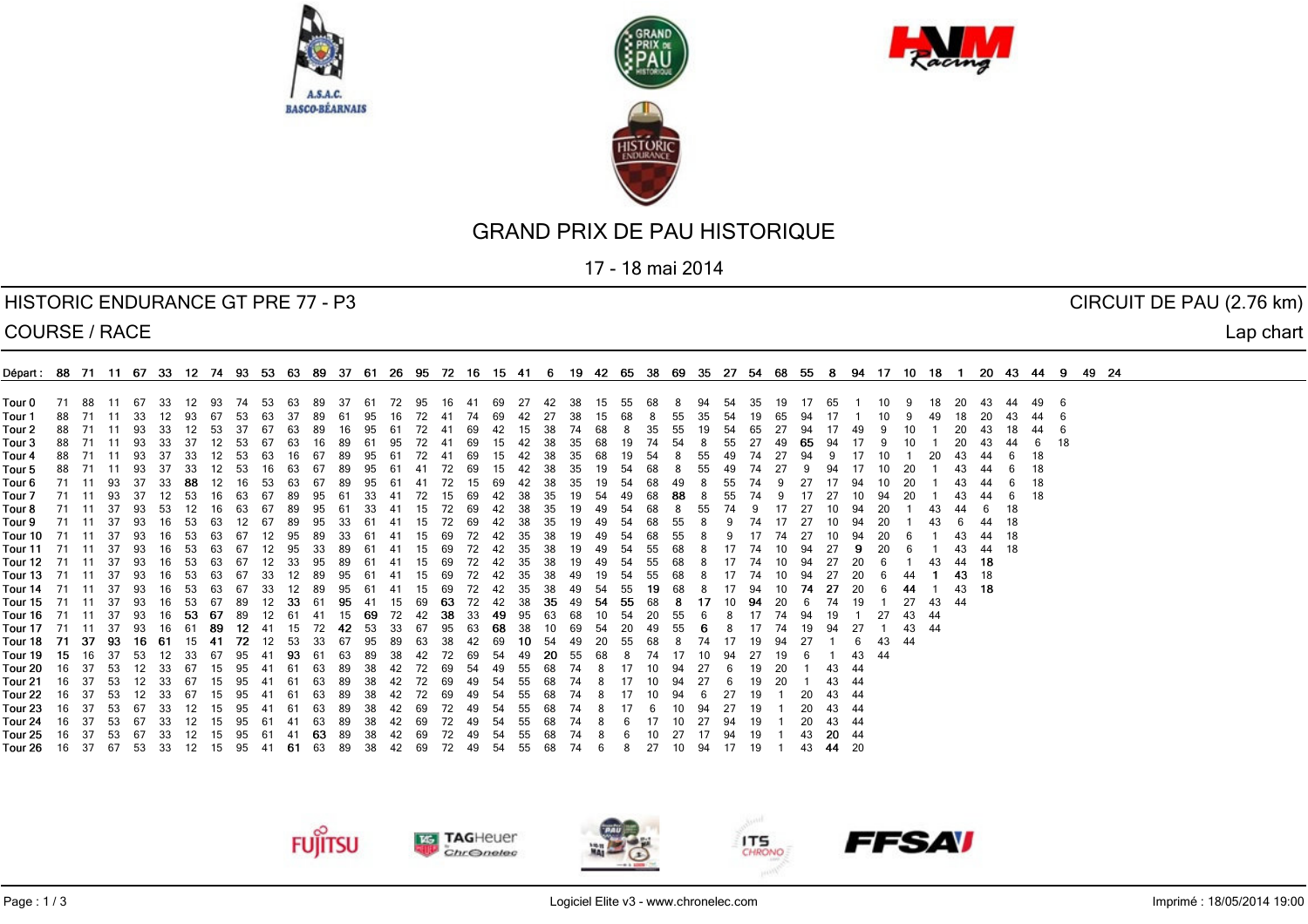





17 - 18 mai 2014

#### HISTORIC ENDURANCE GT PRE 77 - P3 CIRCUIT DE PAU (2.76 km)

COURSE / RACE Lap chart

| ∎Départ: 88 71 11 67 33 12 74 93 53 63 89 37 61 26 95 72 16 15 41 6 19 42 65 38 69 35 27 54 68 55 8 94 17 10 18 1 20 43 44 9 49 24 |  |  |  |  |  |  |  |  |  |  |                                                                                          |  |  |  |  |          |  |  |  |  |  |  |
|------------------------------------------------------------------------------------------------------------------------------------|--|--|--|--|--|--|--|--|--|--|------------------------------------------------------------------------------------------|--|--|--|--|----------|--|--|--|--|--|--|
|                                                                                                                                    |  |  |  |  |  |  |  |  |  |  |                                                                                          |  |  |  |  |          |  |  |  |  |  |  |
| Tour 27 16 37 67 53 33 15 95 41 12 63 89 38 42 69 49 72 61 54 68 55 74 6 8 27 94 10 17 19 1 43 20 44                               |  |  |  |  |  |  |  |  |  |  |                                                                                          |  |  |  |  |          |  |  |  |  |  |  |
| Tour 28                                                                                                                            |  |  |  |  |  |  |  |  |  |  | 16 37 67 53 33 15 95 41 63 89 12 38 42 69 49 72 61 54 68 55 74 6 8 27 94 10 17 19        |  |  |  |  | 43 44 20 |  |  |  |  |  |  |
| Tour 29                                                                                                                            |  |  |  |  |  |  |  |  |  |  | 16 37 67 53 33 15 95 41 63 89 12 38 69 42 49 72 61 54 68 55 <b>74</b> 6 8 27 94 10 17 19 |  |  |  |  |          |  |  |  |  |  |  |

16 8 27 94 10 17 19 1 43 44 20<br>18 27 94 10 17 19 1 43 44 20 8 27 94 10 17 19 16 37 67 53 33 15 95 41 63 89 12 38 42 69 49 72 61 54 68 55 6 74 27 8 94 10 17 19 1 43 16 37 67 53 33 95 15 41 63 89 12 38 49 42 69 61 72 54 68 55 6 74 27 8 94 10 19 17 16 37 67 53 33 95 15 41 63 89 12 49 42 69 61 72 54 68 55 6 27 74 Tour 32 16 37 67 53 33 95 15 41 63 89 12 49 42 69 61 72 38 Tour 34 16 37 67 53 33 95 41 15 63 89

Tour 35 16 37 67 53 33 95

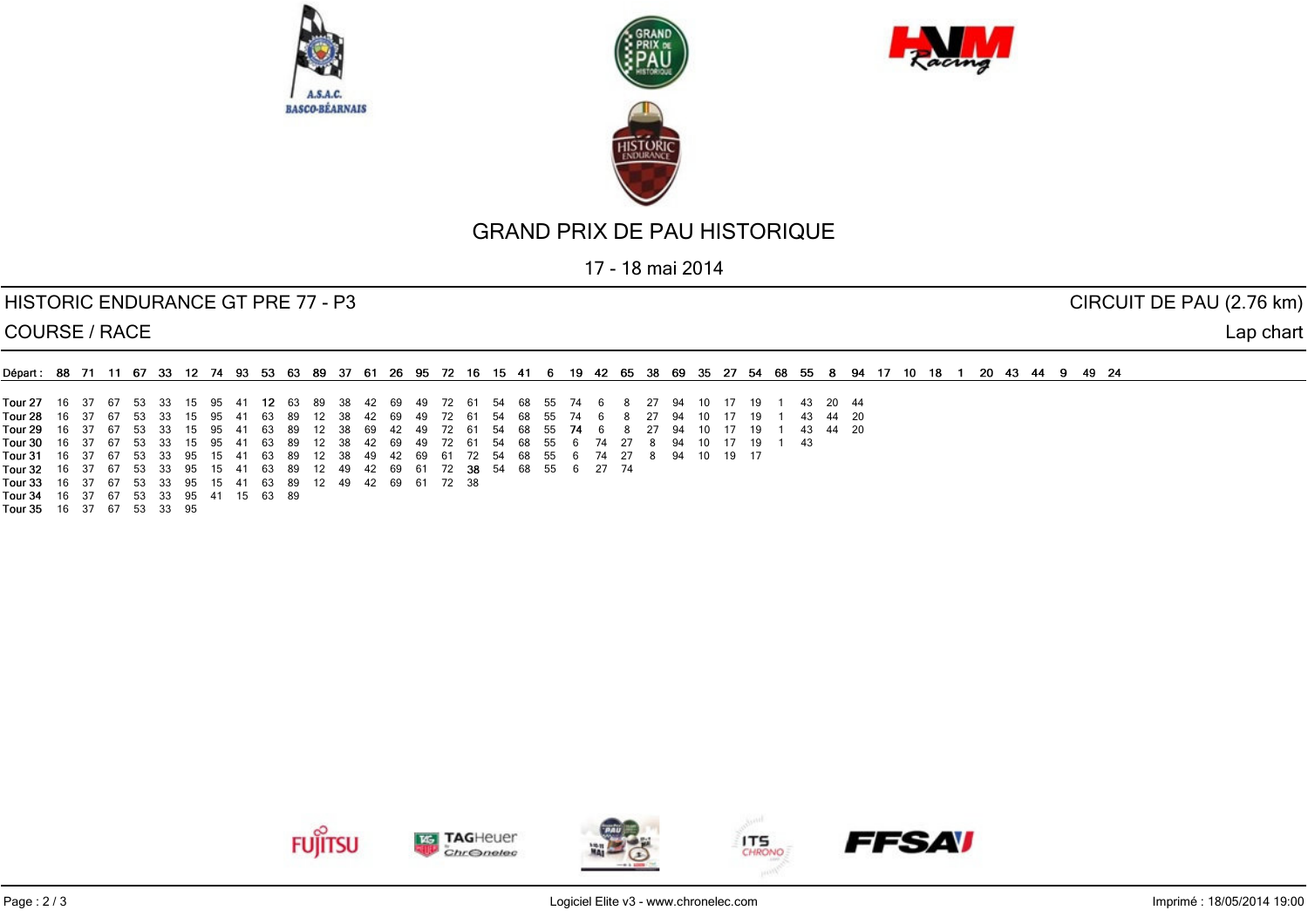





17 - 18 mai 2014

| NT / NL | <b>Temps total</b>                                        | S <sub>1</sub>           | S <sub>2</sub> | S <sub>3</sub> | Tps. tour       |                           | NT / NL | <b>Temps total</b>                  | S <sub>1</sub> | S <sub>2</sub> | S <sub>3</sub> | Tps. tour       |
|---------|-----------------------------------------------------------|--------------------------|----------------|----------------|-----------------|---------------------------|---------|-------------------------------------|----------------|----------------|----------------|-----------------|
|         | N° 1, Velasco Guillermo /, Clt / Rk 29                    |                          |                |                |                 | 16                        |         | 32:33.406                           | 39.574         | 54.852         |                | 22.524 1:56.950 |
| 1       | 2:31.801                                                  | 41.000                   | 53.922         |                | 23.708 1:58.630 | 17                        |         | 34:34.974                           | 36.608         | 53.510         | 31.450 Pit In  |                 |
| 2       | 4:32.313                                                  | 41.818                   | 55.023         |                | 23.671 2:00.512 | 18                        |         | 37:59.938                           | $\blacksquare$ | 48.278         |                | 20.990 3:24.964 |
| 3       | 6:31.282                                                  | 39.303                   | 55.442         |                | 24.224 1:58.969 | 19                        |         | 39:44.387                           | 34.738         | 48.275         |                | 21.436 1:44.449 |
| 4       | 8:32.543                                                  | 39.865                   | 57.184         |                | 24.212 2:01.261 | 20                        |         | 41:30.130                           | 35.341         | 49.388         |                | 21.014 1:45.743 |
| 5       | 10:37.492                                                 | 40.007                   | 59.170         |                | 25.772 2:04.949 | 21                        |         | 43:14.908                           | 35.633         | 48.235         |                | 20.910 1:44.778 |
| 6       | 12:38.120                                                 | 40.938                   | 55.239         |                | 24.451 2:00.628 | 22                        |         | 45:02.001                           | 36.400         | 49.349         |                | 21.344 1:47.093 |
| 7       | 14:40.030                                                 | 40.874                   | 56.956         |                | 24.080 2:01.910 | 23                        |         | 46:46.127                           | 35.331         | 47.654         |                | 21.141 1:44.126 |
| 8       | 16:38.139                                                 | 39.498                   | 54.504         |                | 24.107 1:58.109 | 24                        |         | 48:30.778                           | 35.204         | 48.578         |                | 20.869 1:44.651 |
| 9       | 18:40.285                                                 | 39.858                   | 56.792         |                | 25.496 2:02.146 | 25                        |         | 50:17.352                           | 35.827         | 49.623         |                | 21.124 1:46.574 |
| 10      | 20:45.842                                                 | 40.917                   | 1:00.537       |                | 24.103 2:05.557 | 26                        |         | 52:01.930                           | 35.095         | 48.500         |                | 20.983 1:44.578 |
| 11      | 22:48.587                                                 | 41.893                   | 56.059         |                | 24.793 2:02.745 | 27                        |         | 53:47.068                           | 34.973         | 49.423         |                | 20.742 1:45.138 |
| 12      | 24:49.655                                                 | 40.607                   | 56.364         |                | 24.097 2:01.068 | 28                        |         | 55:31.621                           | 34.585         | 49.063         |                | 20.905 1:44.553 |
| 13      | 27:01.996                                                 | 40.140                   | 54.201         | 38.000         | Pit In          | 29                        |         | 57:15.158                           | 35.171         | 47.638         |                | 20.728 1:43.537 |
| 14      | 30:06.520                                                 | $\overline{\phantom{a}}$ | 54.817         |                | 23.851 3:04.524 | 30                        |         | 58:58.343                           | 34.870         | 47.498         |                | 20.817 1:43.185 |
| 15      | 32:04.826                                                 | 38.959                   | 55.585         |                | 23.762 1:58.306 | 31                        |         | 1:00:42.881                         | 35.147         | 47.902         |                | 21.489 1:44.538 |
| 16      | 34:02.705                                                 | 39.362                   | 54.535         |                | 23.982 1:57.879 | 32                        |         | 1:02:28.013                         | 35.888         | 48.201         |                | 21.043 1:45.132 |
| 17      | 36:01.134                                                 | 40.129                   | 54.247         |                | 24.053 1:58.429 |                           |         |                                     |                |                |                |                 |
| 18      | 37:58.575                                                 | 39.183                   | 54.486         |                | 23.772 1:57.441 |                           |         | N° 8, Beltran Carlos /, Clt / Rk 24 |                |                |                |                 |
| 19      | 40:00.137                                                 | 40.864                   | 56.693         |                | 24.005 2:01.562 | 1                         |         | 2:14.956                            | 37.493         | 51.281         |                | 22.929 1:51.703 |
| 20      | 42:00.584                                                 | 40.625                   | 55.821         |                | 24.001 2:00.447 | $\overline{\mathbf{c}}$   |         | 4:09.662                            | 37.295         | 53.107         |                | 24.304 1:54.706 |
| 21      | 44:00.365                                                 | 40.805                   | 54.977         |                | 23.999 1:59.781 | $\ensuremath{\mathsf{3}}$ |         | 6:10.023                            | 39.294         | 57.165         |                | 23.902 2:00.361 |
| 22      | 46:03.158                                                 | 41.075                   | 57.213         |                | 24.505 2:02.793 | $\overline{\mathbf{4}}$   |         | 8:01.326                            | 37.764         | 51.279         |                | 22.260 1:51.303 |
| 23      | 48:01.500                                                 | 39.815                   | 54.471         |                | 24.056 1:58.342 | $\mathbf 5$               |         | 9:51.615                            | 36.799         | 51.272         |                | 22.218 1:50.289 |
| 24      | 49:59.154                                                 | 39.725                   | 54.218         |                | 23.711 1:57.654 | $\,6$                     |         | 11:43.004                           | 36.169         | 51.673         |                | 23.547 1:51.389 |
| 25      | 52:02.158                                                 | 42.807                   | 56.376         |                | 23.821 2:03.004 | $\boldsymbol{7}$          |         | 13:36.001                           | 37.287         | 52.988         |                | 22.722 1:52.997 |
| 26      | 54:02.022                                                 | 41.015                   | 54.781         |                | 24.068 1:59.864 | 8                         |         | 15:27.564                           | 36.905         | 51.726         |                | 22.932 1:51.563 |
| 27      | 55:58.640                                                 | 39.536                   | 53.451         |                | 23.631 1:56.618 | 9                         |         | 17:21.763                           | 38.726         | 52.568         |                | 22.905 1:54.199 |
| 28      | 58:00.694                                                 | 43.449                   | 54.957         |                | 23.648 2:02.054 | 10                        |         | 19:19.462                           | 38.466         | 55.812         |                | 23.421 1:57.699 |
| 29      | 59:57.135                                                 | 39.445                   | 53.419         |                | 23.577 1:56.441 | 11                        |         | 21:12.941                           | 38.848         | 51.012         |                | 23.619 1:53.479 |
| 30      | 1:01:57.882                                               | 41.218                   | 55.734         |                | 23.795 2:00.747 | 12                        |         | 23:06.851                           | 38.073         | 52.007         |                | 23.830 1:53.910 |
|         |                                                           |                          |                |                |                 | 13                        |         | 25:02.272                           | 37.756         | 53.890         |                | 23.775 1:55.421 |
|         | N° 6, Sá Carneiro Francisco / Simões Antonio, Clt / Rk 21 |                          |                |                |                 | 14                        |         | 26:57.451                           | 38.833         | 51.815         |                | 24.531 1:55.179 |
|         | 2:45.907                                                  | 40.071                   | 57.516         |                | 23.273 2:00.860 | 15                        |         | 29:01.014                           | 38.442         | 52.360         | 32.761 Pit In  |                 |
| 2       | 4:43.665                                                  | 38.115                   | 56.418         |                | 23.225 1:57.758 | 16                        |         | 32:53.969                           |                | 52.985         |                | 23.715 3:52.955 |
| 3       | 6:40.337                                                  | 38.128                   | 55.645         |                | 22.899 1:56.672 | 17                        |         | 34:49.692                           | 38.847         | 53.239         |                | 23.637 1:55.723 |
| 4       | 8:40.312                                                  | 39.449                   | 56.521         |                | 24.005 1:59.975 | 18                        |         | 36:44.339                           | 39.352         | 52.680         |                | 22.615 1:54.647 |
| 5       | 10:47.185                                                 | 40.548                   | 1:02.141       |                | 24.184 2:06.873 | 19                        |         | 38:39.882                           | 38.592         | 53.525         |                | 23.426 1:55.543 |
| 6       | 12:46.098                                                 | 38.145                   | 55.714         |                | 25.054 1:58.913 | 20                        |         | 40:36.518                           | 38.173         | 54.475         |                | 23.988 1:56.636 |
| 7       | 14:44.371                                                 | 40.272                   | 54.995         |                | 23.006 1:58.273 | 21                        |         | 42:33.038                           | 38.997         | 54.465         |                | 23.058 1:56.520 |
| 8       | 16:41.258                                                 | 38.311                   | 54.611         |                | 23.965 1:56.887 | 22                        |         | 44:28.893                           | 38.854         | 52.855         |                | 24.146 1:55.855 |
| 9       | 18:43.555                                                 | 41.252                   | 56.582         |                | 24.463 2:02.297 | 23                        |         | 46:23.990                           | 38.631         | 53.046         |                | 23.420 1:55.097 |
| 10      | 20:45.613                                                 | 39.819                   | 59.371         |                | 22.868 2:02.058 | 24                        |         | 48:19.123                           | 39.429         | 52.638         |                | 23.066 1:55.133 |
| 11      | 22:44.350                                                 | 40.188                   | 55.385         |                | 23.164 1:58.737 | 25                        |         | 50:14.019                           | 37.936         | 53.903         |                | 23.057 1:54.896 |
| 12      | 24:47.009                                                 | 40.717                   | 56.320         |                | 25.622 2:02.659 | 26                        |         | 52:08.884                           | 38.014         | 52.776         |                | 24.075 1:54.865 |
| 13      | 26:43.891                                                 | 38.223                   | 54.373         |                | 24.286 1:56.882 | 27                        |         | 54:03.274                           | 38.789         | 52.352         |                | 23.249 1:54.390 |
| 14      | 28:40.873                                                 | 37.464                   | 56.592         |                | 22.926 1:56.982 | 28                        |         | 55:57.301                           | 37.414         | 52.888         |                | 23.725 1:54.027 |
| 15      | 30:36.456                                                 | 37.727                   | 54.865         |                | 22.991 1:55.583 | 29                        |         | 57:53.795                           | 38.876         | 54.166         |                | 23.452 1:56.494 |
|         |                                                           |                          |                |                |                 |                           |         |                                     |                |                |                |                 |









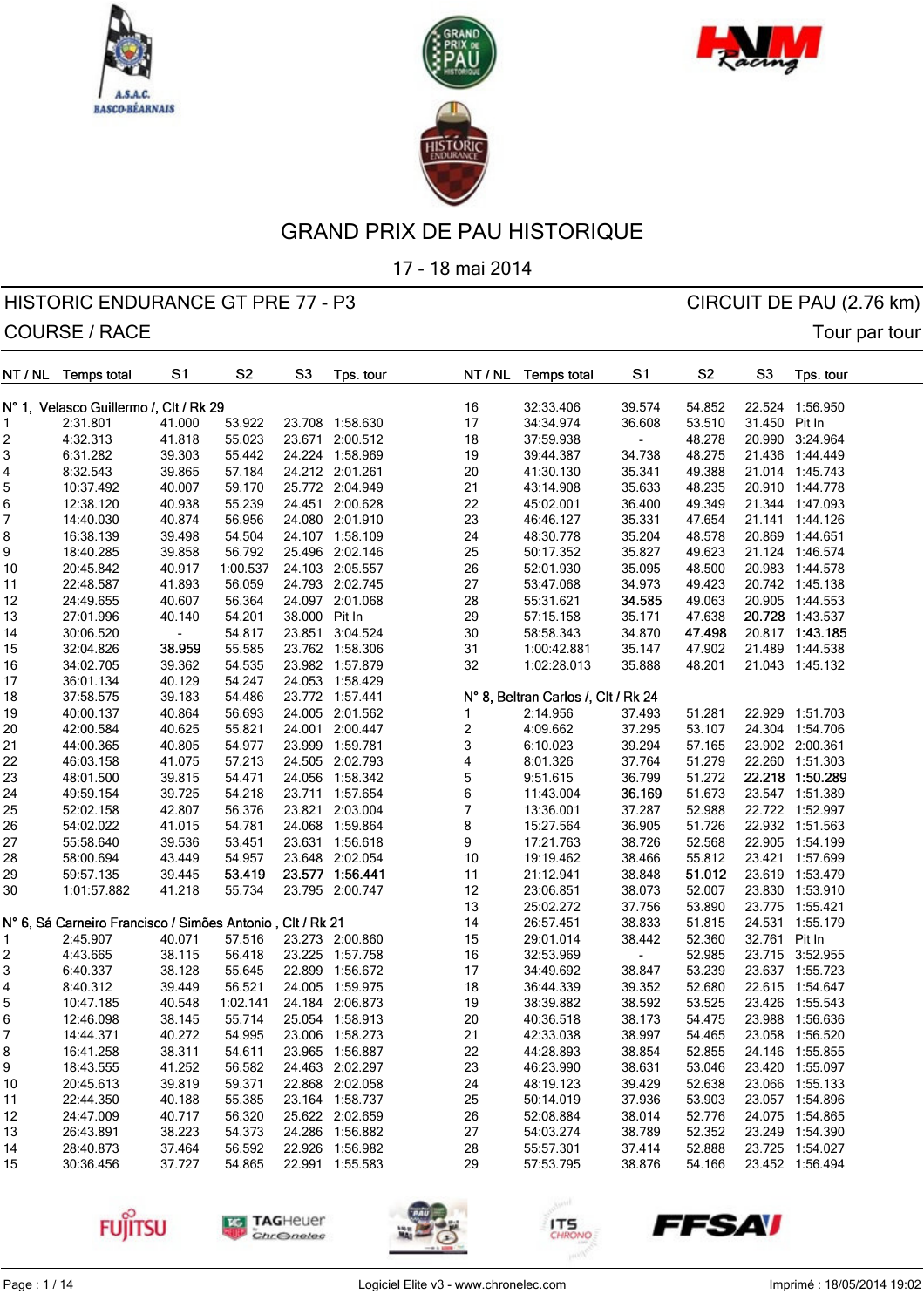





17 - 18 mai 2014

| NT / NL | <b>Temps total</b>                  | S1                       | S <sub>2</sub> | S <sub>3</sub> | Tps. tour       | NT / NL                 | <b>Temps total</b>                                               | S1             | S <sub>2</sub> | S <sub>3</sub> | Tps. tour       |
|---------|-------------------------------------|--------------------------|----------------|----------------|-----------------|-------------------------|------------------------------------------------------------------|----------------|----------------|----------------|-----------------|
|         |                                     |                          |                |                |                 | 27                      | 54:23.093                                                        | 38.135         | 51.935         |                | 23.201 1:53.271 |
|         | N° 8, Beltran Carlos /, Clt / Rk 24 |                          |                |                |                 | 28                      |                                                                  | 39.643         |                |                |                 |
| 26      | 52:08.884                           | 38.014                   | 52.776         |                | 24.075 1:54.865 |                         | 56:18.209                                                        |                | 51.727         |                | 23.746 1:55.116 |
| 27      | 54:03.274                           | 38.789                   | 52.352         |                | 23.249 1:54.390 | 29                      | 58:15.816                                                        | 38.634         | 54.011         |                | 24.962 1:57.607 |
| 28      | 55:57.301                           | 37.414                   | 52.888         |                | 23.725 1:54.027 | 30                      | 1:00:14.575                                                      | 40.972         | 52.491         |                | 25.296 1:58.759 |
| 29      | 57:53.795                           | 38.876                   | 54.166         |                | 23.452 1:56.494 | 31                      | 1:02:10.802                                                      | 39.701         | 53.048         |                | 23.478 1:56.227 |
| 30      | 59:51.023                           | 39.015                   | 53.882         |                | 24.331 1:57.228 |                         |                                                                  |                |                |                |                 |
| 31      | 1:01:48.786                         | 40.250                   | 54.026         |                | 23.487 1:57.763 |                         | N° 11, Cazalot Florent / Cazalot Michel, Clt / Rk 35<br>1:45.845 | 35.159         | 46.726         |                | 20.381 1:42.266 |
|         | N° 9, Tarrero Pablo /, Clt / Rk 38  |                          |                |                |                 | $\boldsymbol{2}$        | 3:26.572                                                         | 33.420         | 46.798         | 20.509         | 1:40.727        |
| 1       | 2:32.597                            | 41.310                   | 54.029         |                | 22.669 1:58.008 | 3                       | 5:06.240                                                         | 32.804         | 46.409         |                | 20.455 1:39.668 |
| 2       | 4:28.936                            | 38.272                   | 54.865         |                | 23.202 1:56.339 | 4                       | 6:46.176                                                         | 33.375         | 46.232         | 20.329         | 1:39.936        |
| 3       | 6:25.292                            | 38.087                   | 55.860         |                | 22.409 1:56.356 | 5                       | 8:28.198                                                         | 33.338         | 47.885         |                | 20.799 1:42.022 |
| 4       | 8:18.327                            | 37.306                   | 53.293         |                | 22.436 1:53.035 | 6                       | 10:12.545                                                        | 33.576         | 49.750         |                | 21.021 1:44.347 |
| 5       | 10:13.158                           | 37.738                   | 53.628         |                | 23.465 1:54.831 | 7                       | 11:53.184                                                        | 33.290         | 46.920         | 20.429         | 1:40.639        |
| 6       | 12:07.189                           | 36.616                   | 53.999         |                | 23.416 1:54.031 | 8                       | 13:34.948                                                        | 33.067         | 47.029         |                | 21.668 1:41.764 |
| 7       | 14:03.556                           | 38.138                   | 55.008         |                | 23.221 1:56.367 | 9                       | 15:14.503                                                        | 33.053         | 45.922         |                | 20.580 1:39.555 |
| 8       | 16:01.862                           | 39.937                   | 54.613         |                | 23.756 1:58.306 | $10$                    | 16:54.730                                                        | 32.745         | 46.961         |                | 20.521 1:40.227 |
| 9       | 17:56.397                           | 38.421                   | 53.017         |                | 23.097 1:54.535 | 11                      | 18:36.378                                                        | 32.829         | 46.791         | 22.028         | 1:41.648        |
| 10      | 19:48.497                           | 36.773                   | 52.444         | 22.883         | 1:52.100        | 12                      | 20:15.955                                                        | 32.892         | 45.876         |                | 20.809 1:39.577 |
|         | 22:02.218                           | 37.795                   | 58.203         | 37.723 Pit In  |                 | 13                      | 21:55.611                                                        | 32.994         | 46.345         |                | 20.317 1:39.656 |
| 11      |                                     |                          |                |                |                 |                         |                                                                  | 32.936         | 46.793         |                | 21.292 1:41.021 |
|         |                                     |                          |                |                |                 | 14                      | 23:36.632<br>25:17.309                                           | 32.978         | 46.844         |                | 20.855 1:40.677 |
|         | N° 10, Fujita Masami /, Clt / Rk 26 |                          |                |                |                 | 15                      |                                                                  |                |                |                |                 |
| 1       | 2:32.223                            | 41.595                   | 53.426         |                | 23.219 1:58.240 | $16$                    | 26:56.840                                                        | 32.694         | 46.432         |                | 20.405 1:39.531 |
| 2       | 4:30.946                            | 40.332                   | 55.087         |                | 23.304 1:58.723 | 17                      | 28:36.945                                                        | 33.223         | 46.098         |                | 20.784 1:40.105 |
| 3       | 6:26.870                            | 39.113                   | 53.773         |                | 23.038 1:55.924 | 18                      |                                                                  | 33.034         | 46.942         |                |                 |
| 4       | 8:21.609                            | 38.748                   | 52.754         |                | 23.237 1:54.739 |                         |                                                                  |                |                |                |                 |
| 5       | 10:19.470                           | 39.930                   | 53.660         |                | 24.271 1:57.861 |                         | N° 12, Martin Eric /, Clt / Rk 11                                |                |                |                |                 |
| 6       | 12:15.503                           | 39.683                   | 52.745         |                | 23.605 1:56.033 | 1                       | 1:48.831                                                         | 35.379         | 48.763         |                | 20.538 1:44.680 |
| 7       | 14:14.367                           | 39.698                   | 54.668         |                | 24.498 1:58.864 | $\overline{\mathbf{c}}$ | 3:33.490                                                         | 36.328         | 47.954         |                | 20.377 1:44.659 |
| 8       | 16:08.162                           | 38.714                   | 52.083         |                | 22.998 1:53.795 | 3                       | 5:16.791                                                         | 35.087         | 47.753         |                | 20.461 1:43.301 |
| 9       | 18:02.571                           | 38.377                   | 52.857         |                | 23.175 1:54.409 | 4                       | 7:01.118                                                         | 34.818         | 48.672         |                | 20.837 1:44.327 |
| 10      | 19:57.807                           | 38.321                   | 53.838         |                | 23.077 1:55.236 | 5                       | 8:45.173                                                         | 35.378         | 48.152         |                | 20.525 1:44.055 |
| 11      | 21:51.844                           | 37.958                   | 51.814         |                | 24.265 1:54.037 | 6                       | 10:29.947                                                        | 35.023         | 48.883         |                | 20.868 1:44.774 |
| 12      | 23:48.423                           | 39.697                   | 52.825         |                | 24.057 1:56.579 | 7                       | 12:13.823                                                        | 34.240         | 48.326         |                | 21.310 1:43.876 |
| 13      | 25:43.500                           | 38.784                   | 52.167         |                | 24.126 1:55.077 | 8                       | 14:02.096                                                        | 34.373         | 50.506         |                | 23.394 1:48.273 |
| 14      | 27:40.195                           | 41.008                   | 51.370         |                | 24.317 1:56.695 | 9                       | 15:46.674                                                        | 36.227         | 47.800         |                | 20.551 1:44.578 |
| 15      | 29:35.285                           | 39.642                   | 52.136         |                | 23.312 1:55.090 | $10$                    | 17:30.796                                                        | 33.803         | 49.086         |                | 21.233 1:44.122 |
| 16      | 31:29.120                           | 38.509                   | 51.771         |                | 23.555 1:53.835 | 11                      | 19:15.884                                                        | 34.179         | 49.711         |                | 21.198 1:45.088 |
| 17      | 33:25.709                           | 38.883                   | 54.131         |                | 23.575 1:56.589 | 12                      | 21:01.268                                                        | 34.642         | 49.448         |                | 21.294 1:45.384 |
| 18      | 35:27.257                           | 40.229                   | 51.177         | 30.142 Pit In  |                 | 13                      | 22:46.631                                                        | 34.141         | 49.382         |                | 21.840 1:45.363 |
| 19      | 39:09.722                           | $\overline{\phantom{a}}$ | 52.139         |                | 23.404 3:42.465 | 14                      | 24:31.230                                                        | 35.117         | 48.461         |                | 21.021 1:44.599 |
| 20      | 41:03.845                           | 39.054                   | 51.328         |                | 23.741 1:54.123 | 15                      | 26:18.048                                                        | 34.626         | 50.954         |                | 21.238 1:46.818 |
| 21      | 42:58.255                           | 38.304                   | 52.817         |                | 23.289 1:54.410 | 16                      | 28:05.038                                                        | 35.967         | 49.843         |                | 21.180 1:46.990 |
| 22      | 44:52.768                           | 39.100                   | 51.561         |                | 23.852 1:54.513 | 17                      | 30:03.720                                                        | 35.249         | 50.456         | 32.977 Pit In  |                 |
| 23      | 46:47.552                           | 37.750                   | 52.503         |                | 24.531 1:54.784 | 18                      | 33:09.511                                                        | $\blacksquare$ | 47.727         |                | 20.738 3:05.791 |
| 24      | 48:41.235                           | 37.977                   | 52.193         |                | 23.513 1:53.683 | 19                      | 34:54.562                                                        | 34.297         | 49.594         |                | 21.160 1:45.051 |
| 25      | 50:35.012                           | 39.045                   | 51.262         |                | 23.470 1:53.777 | 20                      | 36:38.612                                                        | 34.432         | 48.200         |                | 21.418 1:44.050 |
| 26      | 52:29.822                           | 39.187                   | 51.987         |                | 23.636 1:54.810 | 21                      | 38:22.646                                                        | 34.865         | 48.304         |                | 20.865 1:44.034 |
|         |                                     |                          |                |                |                 |                         |                                                                  |                |                |                |                 |









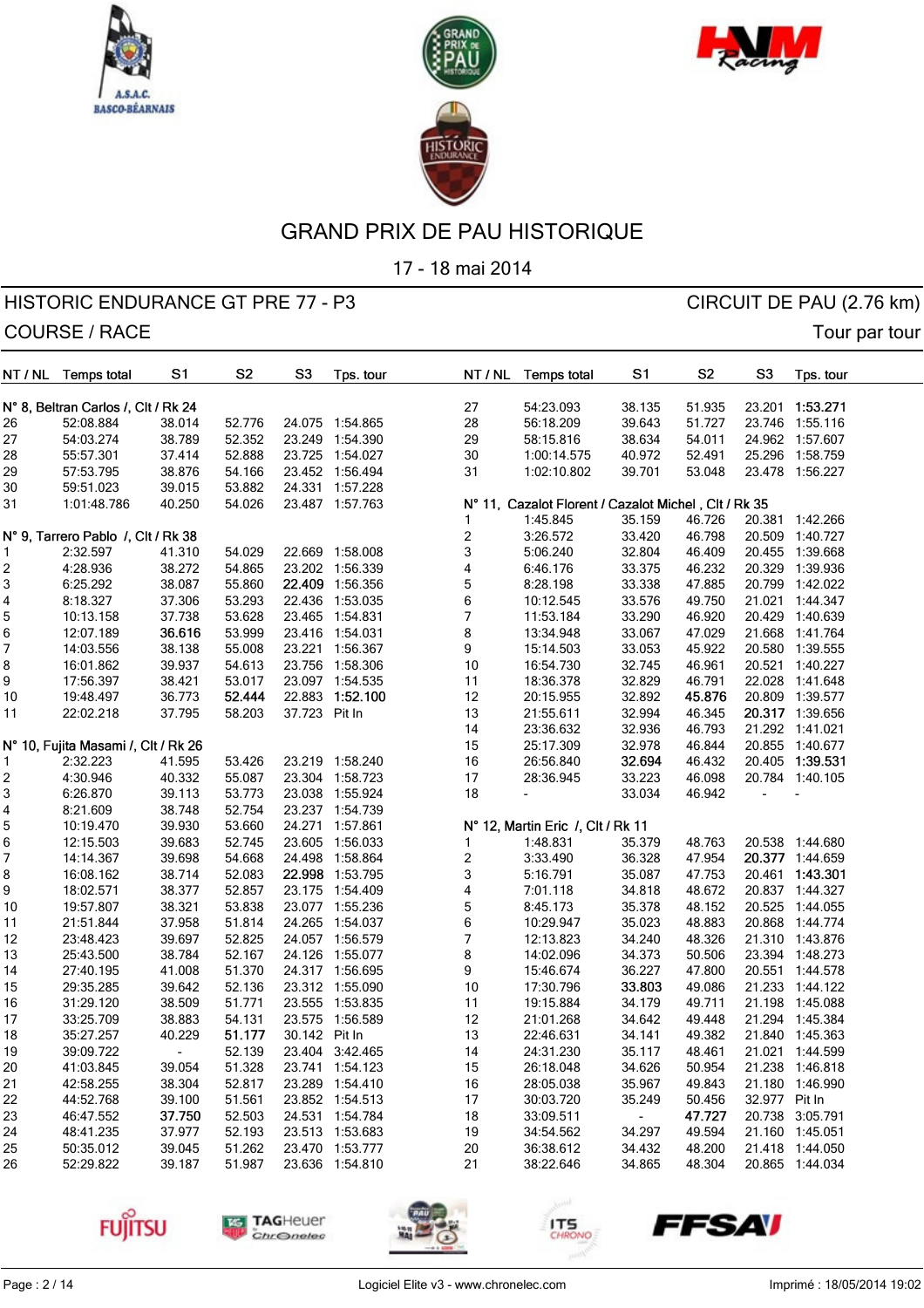





17 - 18 mai 2014

## HISTORIC ENDURANCE GT PRE 77 - P3 CIRCUIT DE PAU (2.76 km) COURSE / RACE TOURSE / RACE

| NT / NL | <b>Temps total</b>                                 | S <sub>1</sub> | S <sub>2</sub> | S <sub>3</sub> | Tps. tour       |                         | NT / NL | <b>Temps total</b>                    | S <sub>1</sub> | S <sub>2</sub> | S <sub>3</sub> | Tps. tour       |  |
|---------|----------------------------------------------------|----------------|----------------|----------------|-----------------|-------------------------|---------|---------------------------------------|----------------|----------------|----------------|-----------------|--|
|         | N° 12, Martin Eric /, Clt / Rk 11                  |                |                |                |                 | 30                      |         | 54:29.879                             | 36.411         | 48.928         |                | 21.067 1:46.406 |  |
| 18      | 33:09.511                                          |                | 47.727         |                | 20.738 3:05.791 | 31                      |         | 56:17.774                             | 38.541         | 48.032         |                | 21.322 1:47.895 |  |
| 19      | 34:54.562                                          | 34.297         | 49.594         |                | 21.160 1:45.051 | 32                      |         | 58:09.752                             | 39.399         | 50.999         |                | 21.580 1:51.978 |  |
| 20      | 36:38.612                                          | 34.432         | 48.200         |                | 21.418 1:44.050 | 33                      |         | 1:00:09.127                           | 41.745         | 51.529         |                | 26.101 1:59.375 |  |
| 21      | 38:22.646                                          | 34.865         | 48.304         |                | 20.865 1:44.034 | 34                      |         | 1:02:03.550                           | 37.791         | 54.757         |                | 21.875 1:54.423 |  |
| 22      | 40:06.861                                          | 34.870         | 48.211         |                | 21.134 1:44.215 |                         |         |                                       |                |                |                |                 |  |
| 23      | 41:50.831                                          | 34.102         | 49.176         |                | 20.692 1:43.970 |                         |         | N° 16, Campagne Michiel /, Clt / Rk 1 |                |                |                |                 |  |
| 24      | 43:36.159                                          | 36.491         | 48.028         |                | 20.809 1:45.328 | 1                       |         | 1:58.416                              | 37.363         | 48.921         |                | 20.234 1:46.518 |  |
| 25      | 45:22.411                                          | 34.512         | 50.719         |                | 21.021 1:46.252 | $\overline{\mathbf{c}}$ |         | 3:38.844                              | 33.376         | 46.874         |                | 20.178 1:40.428 |  |
| 26      | 47:13.095                                          | 35.100         | 51.706         | 23.878         | 1:50.684        | 3                       |         | 5:21.156                              | 34.044         | 47.976         |                | 20.292 1:42.312 |  |
| 27      | 49:32.898                                          | 39.692         | 1:00.094       | 40.017 Pit In  |                 | 4                       |         | 7:04.356                              | 34.188         | 48.644         |                | 20.368 1:43.200 |  |
| 28      | 52:49.202                                          |                | 49.458         |                | 22.064 3:16.304 | 5                       |         | 8:47.010                              | 34.138         | 48.331         |                | 20.185 1:42.654 |  |
| 29      | 54:36.165                                          | 35.570         | 49.680         |                | 21.713 1:46.963 | 6                       |         | 10:30.448                             | 34.355         | 48.543         |                | 20.540 1:43.438 |  |
| 30      | 56:22.469                                          | 35.580         | 49.291         |                | 21.433 1:46.304 | 7                       |         | 12:14.300                             | 35.090         | 47.877         |                | 20.885 1:43.852 |  |
| 31      | 58:10.127                                          | 35.193         | 50.956         |                | 21.509 1:47.658 | 8                       |         | 14:02.112                             | 34.319         | 50.954         |                | 22.539 1:47.812 |  |
|         | 59:57.253                                          | 34.862         | 51.296         |                | 20.968 1:47.126 | 9                       |         | 15:42.628                             | 34.221         | 46.554         |                | 19.741 1:40.516 |  |
| 32      |                                                    |                | 48.934         |                |                 | $10$                    |         | 17:23.916                             | 34.087         |                |                |                 |  |
| 33      | 1:01:42.871                                        | 35.507         |                |                | 21.177 1:45.618 |                         |         |                                       |                | 47.447         | 19.754         | 1:41.288        |  |
|         |                                                    |                |                |                |                 | 11                      |         | 19:05.449                             | 33.943         | 47.426         |                | 20.164 1:41.533 |  |
|         | N° 15, Guitteny Lucien / Bochet Maxime, Clt / Rk 8 |                |                |                |                 | 12                      |         | 20:47.377                             | 34.306         | 47.159         |                | 20.463 1:41.928 |  |
| 1       | 2:11.998                                           | 39.296         | 51.632         |                | 22.479 1:53.407 | 13                      |         | 22:29.568                             | 33.863         | 47.055         |                | 21.273 1:42.191 |  |
| 2       | 4:01.029                                           | 36.192         | 50.789         |                | 22.050 1:49.031 | 14                      |         | 24:14.216                             | 33.936         | 49.094         |                | 21.618 1:44.648 |  |
| 3       | 5:44.710                                           | 35.054         | 47.351         |                | 21.276 1:43.681 | 15                      |         | 25:56.230                             | 34.229         | 47.523         |                | 20.262 1:42.014 |  |
| 4       | 7:28.209                                           | 34.838         | 47.448         |                | 21.213 1:43.499 | $16$                    |         | 27:38.528                             | 33.552         | 48.020         |                | 20.726 1:42.298 |  |
| 5       | 9:11.775                                           | 34.931         | 47.684         |                | 20.951 1:43.566 | 17                      |         | 29:21.945                             | 34.655         | 48.208         |                | 20.554 1:43.417 |  |
| 6       | 10:57.852                                          | 34.825         | 50.189         |                | 21.063 1:46.077 | 18                      |         | 31:16.317                             | 33.968         | 47.770         | 32.634 Pit In  |                 |  |
| 7       | 12:43.816                                          | 34.464         | 49.412         | 22.088         | 1:45.964        | 19                      |         | 34:30.001                             |                | 48.319         |                | 20.119 3:13.684 |  |
| 8       | 14:29.818                                          | 36.420         | 48.243         |                | 21.339 1:46.002 | 20                      |         | 36:10.529                             | 33.679         | 46.598         |                | 20.251 1:40.528 |  |
| 9       | 16:14.213                                          | 34.969         | 48.268         | 21.158         | 1:44.395        | 21                      |         | 37:52.293                             | 33.721         | 47.810         |                | 20.233 1:41.764 |  |
| 10      | 17:59.847                                          | 35.016         | 49.192         | 21.426         | 1:45.634        | 22                      |         | 39:33.674                             | 33.838         | 47.345         | 20.198         | 1:41.381        |  |
| 11      | 19:48.440                                          | 36.782         | 50.247         |                | 21.564 1:48.593 | 23                      |         | 41:17.610                             | 34.707         | 48.932         |                | 20.297 1:43.936 |  |
| 12      | 21:33.659                                          | 35.819         | 47.952         |                | 21.448 1:45.219 | 24                      |         | 42:59.492                             | 33.638         | 48.087         |                | 20.157 1:41.882 |  |
| 13      | 23:19.381                                          | 34.879         | 49.274         |                | 21.569 1:45.722 | 25                      |         | 44:40.693                             | 33.956         | 47.056         |                | 20.189 1:41.201 |  |
| 14      | 25:03.556                                          | 35.391         | 47.360         |                | 21.424 1:44.175 | 26                      |         | 46:22.886                             | 34.654         | 47.525         |                | 20.014 1:42.193 |  |
| 15      | 26:50.678                                          | 35.507         | 49.265         |                | 22.350 1:47.122 | 27                      |         | 48:04.535                             | 33.580         | 48.103         |                | 19.966 1:41.649 |  |
| 16      | 28:35.797                                          | 35.431         | 48.334         |                | 21.354 1:45.119 | 28                      |         | 49:45.479                             | 33.948         | 47.026         |                | 19.970 1:40.944 |  |
| 17      | 30:22.773                                          | 35.989         | 49.707         |                | 21.280 1:46.976 | 29                      |         | 51:26.822                             | 33.612         | 47.851         |                | 19.880 1:41.343 |  |
| 18      | 32:06.929                                          | 34.556         | 47.696         |                | 21.904 1:44.156 | 30                      |         | 53:07.426                             | 33.685         | 46.982         |                | 19.937 1:40.604 |  |
| 19      | 34:01.057                                          | 35.258         | 48.403         | 30.467 Pit In  |                 | 31                      |         | 54:48.129                             | 33.167         | 47.324         |                | 20.212 1:40.703 |  |
| 20      | 37:03.654                                          |                | 48.972         | 21.298         | 3:02.597        | 32                      |         | 56:31.673                             | 34.414         | 48.157         |                | 20.973 1:43.544 |  |
| 21      | 38:47.468                                          | 34.926         | 47.694         |                | 21.194 1:43.814 | 33                      |         | 58:13.104                             | 33.916         | 47.151         |                | 20.364 1:41.431 |  |
| 22      | 40:32.459                                          | 34.421         | 49.674         |                | 20.896 1:44.991 | 34                      |         | 59:57.578                             | 35.378         | 48.566         |                | 20.530 1:44.474 |  |
| 23      | 42:16.140                                          | 34.534         | 48.111         |                | 21.036 1:43.681 | 35                      |         | 1:01:40.036                           | 34.352         | 47.929         |                | 20.177 1:42.458 |  |
| 24      | 44:00.268                                          | 34.768         | 48.265         |                | 21.095 1:44.128 |                         |         |                                       |                |                |                |                 |  |
| 25      | 45:43.922                                          | 34.623         | 47.707         |                | 21.324 1:43.654 |                         |         |                                       |                |                |                |                 |  |
| 26      | 47:27.291                                          | 34.430         | 47.951         |                | 20.988 1:43.369 |                         |         |                                       |                |                |                |                 |  |
| 27      | 49:11.976                                          | 35.787         | 47.749         |                | 21.149 1:44.685 |                         |         |                                       |                |                |                |                 |  |
| 28      | 50:57.886                                          | 36.953         | 47.888         |                | 21.069 1:45.910 |                         |         |                                       |                |                |                |                 |  |
| 29      | 52:43.473                                          | 36.209         | 47.768         |                | 21.610 1:45.587 |                         |         |                                       |                |                |                |                 |  |









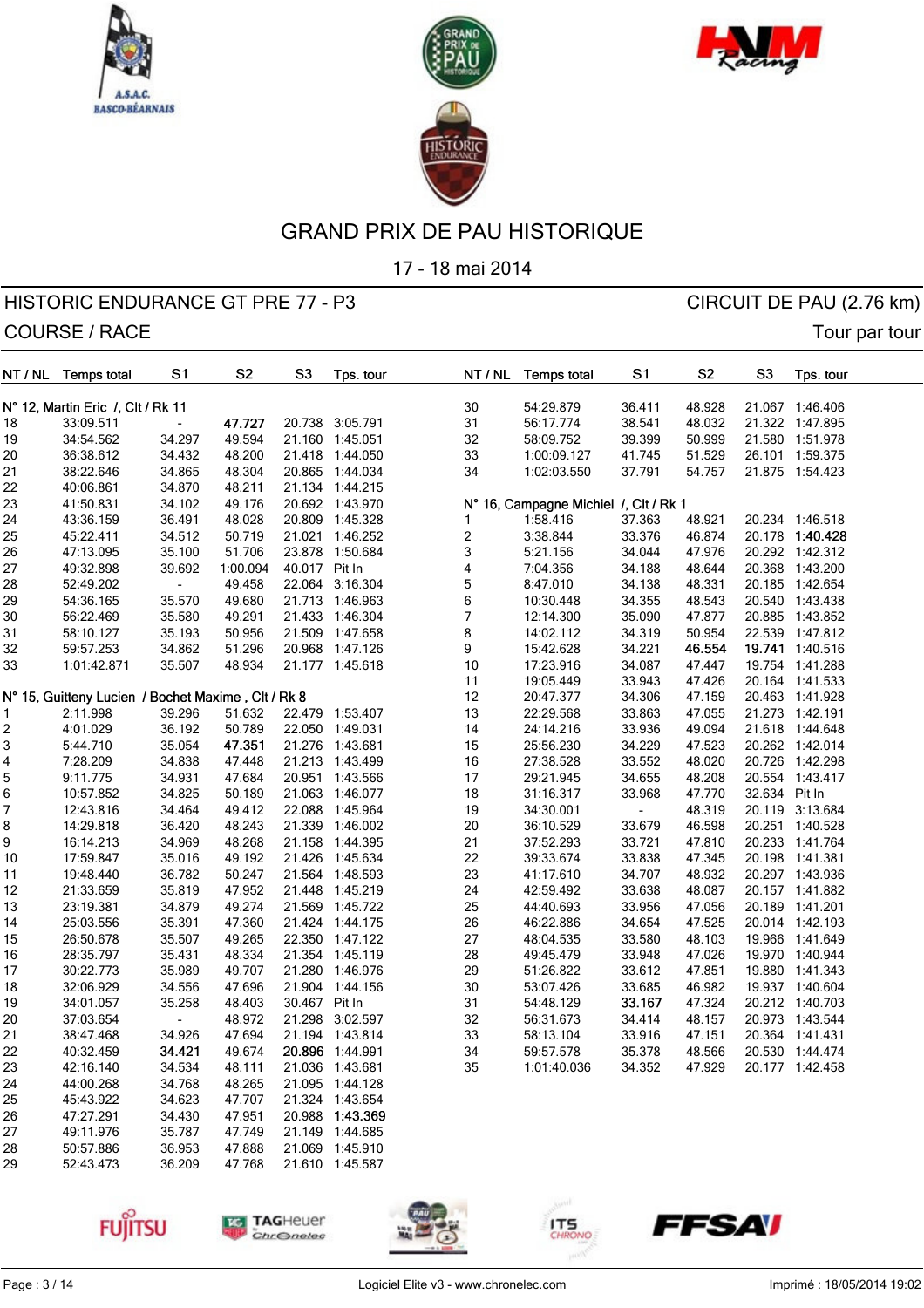





17 - 18 mai 2014

| NT / NL  | <b>Temps total</b>                                    | S1               | S <sub>2</sub>           | S <sub>3</sub> | Tps. tour                          | NT / NL                 | <b>Temps total</b>                                           | S1               | S <sub>2</sub>   | S <sub>3</sub> | Tps. tour       |
|----------|-------------------------------------------------------|------------------|--------------------------|----------------|------------------------------------|-------------------------|--------------------------------------------------------------|------------------|------------------|----------------|-----------------|
|          | N° 17, Clot Frederic / Crohen Daniel, Clt / Rk 28     |                  |                          |                |                                    |                         | N° 19, Penicaud Jean Claude /, Clt / Rk 27                   |                  |                  |                |                 |
| 1        | 2:28.327                                              | 41.430           | 53.265                   |                | 22.700 1:57.395                    | 1                       | 2:23.083                                                     | 39.850           | 51.588           |                | 21.290 1:52.728 |
| 2        | 4:24.436                                              | 39.809           | 53.659                   | 22.641         | 1:56.109                           | $\overline{\mathbf{c}}$ | 4:13.479                                                     | 36.007           | 50.309           | 24.080         | 1:50.396        |
| 3        | 6:24.732                                              | 41.123           | 56.050                   |                | 23.123 2:00.296                    | 3                       | 6:08.039                                                     | 36.713           | 55.191           |                | 22.656 1:54.560 |
| 4        | 8:20.456                                              |                  | $\overline{\phantom{a}}$ |                | 23.268 1:55.724                    | 4                       | 7:57.812                                                     | 36.175           | 49.063           |                | 24.535 1:49.773 |
| 5        | 10:17.247                                             | 39.719           | 54.524                   |                | 22.548 1:56.791                    | 5                       | 9:44.887                                                     | 36.458           | 49.251           |                | 21.366 1:47.075 |
| 6        | 12:12.621                                             | 39.241           | 53.833                   |                | 22.300 1:55.374                    | 6                       | 11:33.962                                                    | 35.700           | 49.762           |                | 23.613 1:49.075 |
| 7        | 14:09.900                                             | 39.767           | 54.842                   |                | 22.670 1:57.279                    | 7                       | 13:21.360                                                    | 36.001           | 48.818           |                | 22.579 1:47.398 |
| 8        | 16:02.234                                             | 38.205           | 51.726                   |                | 22.403 1:52.334                    | 8                       | 15:10.795                                                    | 36.153           | 50.281           |                | 23.001 1:49.435 |
| 9        | 17:57.287                                             | 39.458           | 52.508                   |                | 23.087 1:55.053                    | 9                       | 16:58.824                                                    | 35.938           | 50.984           |                | 21.107 1:48.029 |
| 10       | 19:50.846                                             | 38.824           | 52.316                   |                | 22.419 1:53.559                    | 10                      | 18:45.941                                                    | 35.998           | 49.690           |                | 21.429 1:47.117 |
| 11       | 21:45.769                                             | 38.147           | 54.611                   |                | 22.165 1:54.923                    | 11                      | 20:35.108                                                    | 36.910           | 50.078           |                | 22.179 1:49.167 |
| 12       | 23:39.804                                             | 38.146           | 53.379                   |                | 22.510 1:54.035                    | 12                      | 22:25.277                                                    | 37.617           | 49.834           |                | 22.718 1:50.169 |
| 13       | 25:33.888                                             | 38.614           | 52.165                   |                | 23.305 1:54.084                    | 13                      | 24:25.580                                                    | 37.235           | 59.311           |                | 23.757 2:00.303 |
| 14       | 27:27.427                                             | 38.144           | 52.511                   |                | 22.884 1:53.539                    | 14                      | 26:45.770                                                    | 40.873           | 1:01.463         | 37.854         | Pit In          |
| 15       | 29:29.168                                             | 38.151           | 52.863                   | 30.727 Pit In  |                                    | 15                      | 31:40.938                                                    |                  | 53.681           |                | 23.096 4:55.168 |
| 16       | 32:58.793                                             | ÷,               | $\overline{\phantom{a}}$ | 24.560         | 3:29.625                           | 16                      | 33:32.992                                                    | 37.528           | 52.584           |                | 21.942 1:52.054 |
| 17       | 34:58.439                                             | 39.826           | 55.796                   |                | 24.024 1:59.646                    | 17                      | 35:19.164                                                    | 35.843           | 49.002           | 21.327         | 1:46.172        |
| 18       | 36:57.400                                             | 39.271           | 55.366                   |                | 24.324 1:58.961                    | 18                      | 37:17.933                                                    | 36.537           | 57.766           |                | 24.466 1:58.769 |
|          | 38:54.804                                             | 39.031           | 54.541                   |                | 23.832 1:57.404                    | 19                      | 39:37.346                                                    | 37.844           | 1:18.684         |                | 22.885 2:19.413 |
| 19       |                                                       |                  | 53.899                   |                |                                    |                         |                                                              |                  |                  |                | 22.295 1:58.049 |
| 20<br>21 | 40:52.906<br>42:49.491                                | 40.050           | $\overline{\phantom{a}}$ |                | 24.153 1:58.102<br>24.209 1:56.585 | 20<br>21                | 41:35.395<br>43:31.194                                       | 40.156<br>38.420 | 55.598<br>55.395 |                | 21.984 1:55.799 |
|          |                                                       |                  |                          |                |                                    | 22                      |                                                              |                  | 52.718           |                | 20.984 1:52.158 |
| 22<br>23 | 44:46.345<br>46:42.968                                | 38.225<br>39.094 | 54.679<br>53.860         | 23.669         | 23.950 1:56.854<br>1:56.623        | 23                      | 45:23.352<br>47:11.848                                       | 38.456<br>36.471 | 50.439           | 21.586         | 1:48.496        |
|          | 48:40.443                                             | 39.752           | 54.190                   |                |                                    | 24                      |                                                              |                  | 49.993           |                |                 |
| 24       |                                                       |                  |                          |                | 23.533 1:57.475                    |                         | 48:59.563                                                    | 36.378           |                  |                | 21.344 1:47.715 |
| 25       | 50:38.608                                             |                  | $\overline{\phantom{a}}$ |                | 24.427 1:58.165                    | 25                      | 50:52.755                                                    | 38.438           | 51.423           |                | 23.331 1:53.192 |
| 26       | 52:36.748                                             | 40.261           | 54.107                   |                | 23.772 1:58.140                    | 26                      | 52:44.353                                                    | 36.892           | 51.541           |                | 23.165 1:51.598 |
| 27       | 54:33.862                                             | 39.102           | 54.444                   |                | 23.568 1:57.114                    | 27                      | 54:41.328                                                    | 38.157           | 54.838           | 23.980         | 1:56.975        |
| 28       | 56:33.488                                             | 39.560           | 53.475                   |                | 26.591 1:59.626                    | 28                      | 56:40.775                                                    | 43.168           | 51.656           | 24.623         | 1:59.447        |
| 29       | 58:31.196                                             | 39.691           | 54.202                   |                | 23.815 1:57.708                    | 29                      | 58:39.567                                                    | 37.748           | 55.904           |                | 25.140 1:58.792 |
| 30       | 1:00:29.027                                           | 39.148           | 53.820                   |                | 24.863 1:57.831                    | 30                      | 1:00:42.462                                                  | 38.953           | 58.087           |                | 25.855 2:02.895 |
| 31       | 1:02:36.708                                           | 38.083           | 1:02.317                 |                | 27.281 2:07.681                    | 31                      | 1:02:35.679                                                  | 38.537           | 52.456           |                | 22.224 1:53.217 |
|          | N° 18, Hutson-Flynn Ssimon / Monk Stphen, Clt / Rk 37 |                  |                          |                |                                    |                         | N° 20, Rodriguez Marcial / Zorrila Jose Antonio, Clt / Rk 32 |                  |                  |                |                 |
| 1        | 2:35.946                                              | 40.397           | 53.238                   |                | 25.443 1:59.078                    | 1                       | 2:37.006                                                     | 39.442           | 53.629           |                | 24.826 1:57.897 |
| 2        | 4:38.519                                              | 41.002           | 55.798                   |                | 25.773 2:02.573                    | $\overline{\mathbf{c}}$ | 4:34.422                                                     | 39.203           | 54.009           | 24.204         | 1:57.416        |
| 3        | 6:40.626                                              | 40.089           | 56.086                   |                | 25.932 2:02.107                    | 3                       | 6:31.777                                                     | 38.729           | 54.672           |                | 23.954 1:57.355 |
| 4        | 8:43.991                                              | 41.971           | 55.651                   |                | 25.743 2:03.365                    | 4                       | 8:32.991                                                     | 40.061           | 57.196           |                | 23.957 2:01.214 |
| 5        | 10:48.159                                             | 42.596           | 55.518                   |                | 26.054 2:04.168                    | 5                       | 10:31.687                                                    | 40.226           | 54.349           |                | 24.121 1:58.696 |
| 6        | 12:53.049                                             | 41.134           | 56.712                   |                | 27.044 2:04.890                    | 6                       | 12:28.757                                                    | 40.137           | 52.797           |                | 24.136 1:57.070 |
| 7        | 14:56.540                                             | 42.401           | 54.718                   |                | 26.372 2:03.491                    | 7                       | 14:24.166                                                    | 39.050           | 52.390           |                | 23.969 1:55.409 |
| 8        | 17:04.425                                             | 43.039           | 57.566                   |                | 27.280 2:07.885                    | 8                       | 16:20.552                                                    | 38.952           | 52.839           |                | 24.595 1:56.386 |
| 9        | 19:10.359                                             | 44.534           | 54.401                   |                | 26.999 2:05.934                    | 9                       | 18:16.666                                                    | 39.658           | 52.606           |                | 23.850 1:56.114 |
| 10       | 21:17.736                                             | 42.492           | 57.372                   |                | 27.513 2:07.377                    | 10                      | 20:12.193                                                    | 38.434           | 52.788           |                | 24.305 1:55.527 |
| 11       | 23:26.312                                             | 43.677           | 57.563                   |                | 27.336 2:08.576                    | 11                      | 22:09.738                                                    | 39.750           | 53.132           |                | 24.663 1:57.545 |
| 12       | 25:47.284                                             | 45.765           | 59.987                   | 35.220 Pit In  |                                    | 12                      | 24:09.240                                                    | 39.800           | 54.869           |                | 24.833 1:59.502 |
| 13       | 38:36.308                                             |                  | 55.350                   |                | 24.038 12:49.024                   | 13                      | 26:10.450                                                    | 40.303           | 56.304           |                | 24.603 2:01.210 |
| 14       | 40:39.778                                             | 38.039           | 51.555                   | 33.876 Pit In  |                                    | 14                      | 28:10.065                                                    | 39.381           | 55.905           |                | 24.329 1:59.615 |







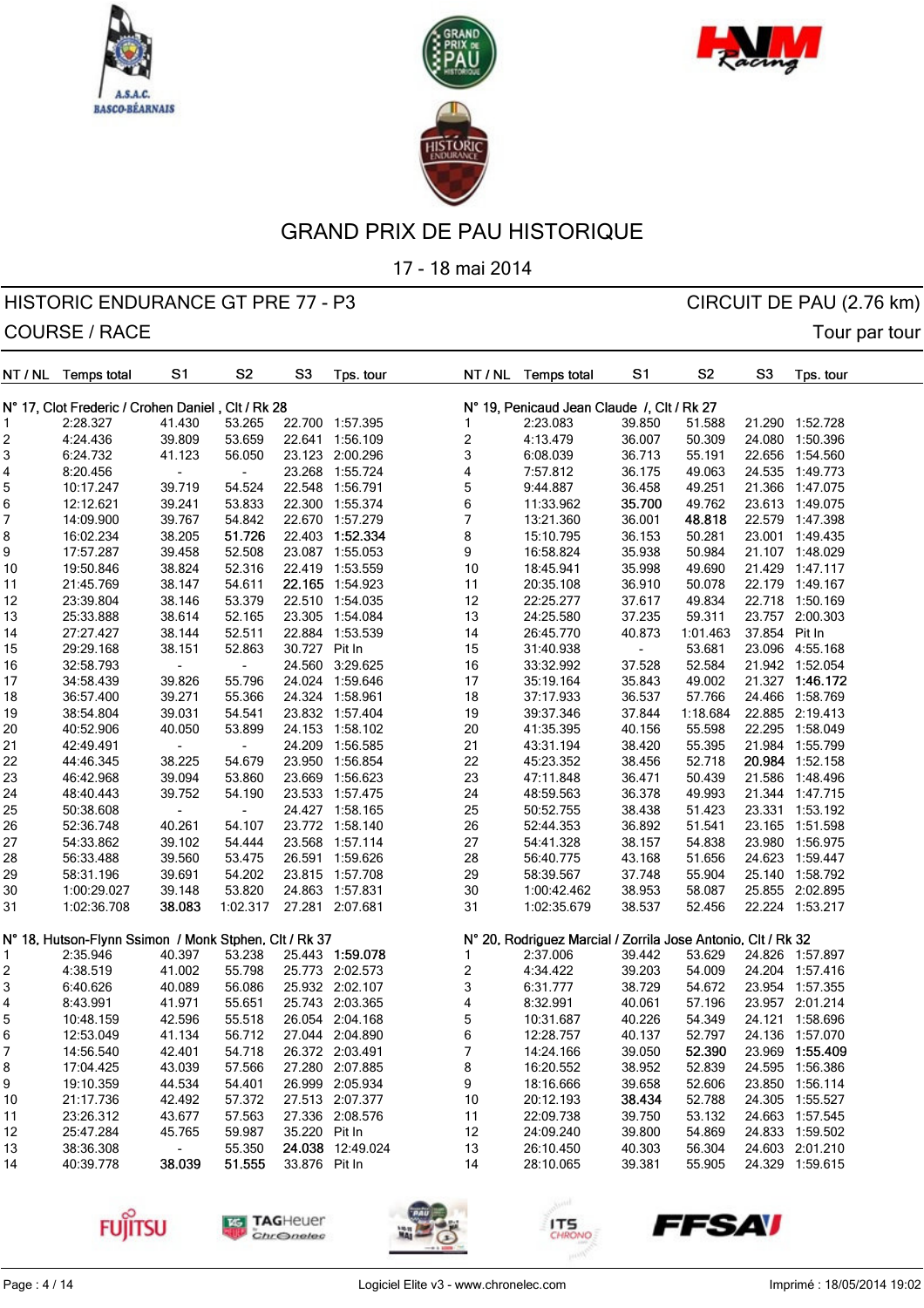





17 - 18 mai 2014

## HISTORIC ENDURANCE GT PRE 77 - P3 CIRCUIT DE PAU (2.76 km) COURSE / RACE TOURSE / RACE

| NT / NL  | <b>Temps total</b>                                           | S1                       | S <sub>2</sub> | S3            | Tps. tour       |                         | NT / NL | <b>Temps total</b>                                              | S1             | S <sub>2</sub> | S3            | Tps. tour       |
|----------|--------------------------------------------------------------|--------------------------|----------------|---------------|-----------------|-------------------------|---------|-----------------------------------------------------------------|----------------|----------------|---------------|-----------------|
|          | N° 20, Rodriguez Marcial / Zorrila Jose Antonio, Clt / Rk 32 |                          |                |               |                 |                         | 26      | 52:26.226                                                       | 36.833         | 49.533         |               | 22.070 1:48.436 |
| 10       | 20:12.193                                                    | 38.434                   | 52.788         |               | 24.305 1:55.527 |                         | 27      | 54:14.524                                                       | 36.692         | 49.643         |               | 21.963 1:48.298 |
| 11       | 22:09.738                                                    | 39.750                   | 53.132         |               | 24.663 1:57.545 |                         | 28      | 56:03.057                                                       | 36.510         | 49.651         |               | 22.372 1:48.533 |
| 12       | 24:09.240                                                    | 39.800                   | 54.869         |               | 24.833 1:59.502 |                         | 29      | 57:54.286                                                       | 36.979         | 50.931         |               | 23.319 1:51.229 |
| 13       | 26:10.450                                                    | 40.303                   | 56.304         |               | 24.603 2:01.210 |                         | 30      | 59:42.977                                                       | 37.131         | 49.392         |               | 22.168 1:48.691 |
| 14       | 28:10.065                                                    | 39.381                   | 55.905         |               | 24.329 1:59.615 | 31                      |         | 1:01:31.710                                                     | 37.203         | 49.484         |               | 22.046 1:48.733 |
|          | 30:07.336                                                    | 39.328                   | 53.757         |               | 24.186 1:57.271 |                         | 32      | 1:03:21.176                                                     | 36.587         | 50.331         |               | 22.548 1:49.466 |
| 15<br>16 | 32:03.726                                                    | 39.029                   | 53.654         |               | 23.707 1:56.390 |                         |         |                                                                 |                |                |               |                 |
|          | 34:00.559                                                    | 39.693                   | 53.365         |               | 23.775 1:56.833 |                         |         | N° 33, Sousa Coutinho Domingos / Sousa Ribeiro Luis, Clt / Rk 5 |                |                |               |                 |
| 17       |                                                              | 38.679                   | 53.793         |               | 24.062 1:56.534 | 1                       |         | 1:48.346                                                        | 36.061         | 47.898         |               | 20.370 1:44.329 |
| 18       | 35:57.093                                                    |                          | 52.747         | 33.126 Pit In |                 |                         |         |                                                                 |                |                |               |                 |
| 19       | 38:02.208                                                    | 39.242                   |                |               |                 | $\overline{\mathbf{c}}$ |         | 3:32.347                                                        | 35.753         | 46.713         |               | 21.535 1:44.001 |
| 20       | 41:43.795                                                    | $\overline{\phantom{a}}$ | 59.470         |               | 27.865 3:41.587 | 3                       |         | 5:15.401                                                        | 35.685         | 46.659         |               | 20.710 1:43.054 |
| 21       | 43:51.751                                                    | 43.411                   | 57.700         |               | 26.845 2:07.956 | 4                       |         | 7:00.475                                                        | 35.069         | 48.808         |               | 21.197 1:45.074 |
| 22       | 46:03.287                                                    | 43.044                   | 1:01.061       |               | 27.431 2:11.536 | 5                       |         | 8:42.384                                                        | 33.904         | 47.111         |               | 20.894 1:41.909 |
| 23       | 48:16.767                                                    | 46.127                   | 1:01.236       |               | 26.117 2:13.480 | 6                       |         | 10:25.046                                                       | 35.125         | 47.190         |               | 20.347 1:42.662 |
| 24       | 50:27.867                                                    | 44.307                   | 59.379         |               | 27.414 2:11.100 | $\boldsymbol{7}$        |         | 12:30.116                                                       | 57.686         | 46.803         |               | 20.581 2:05.070 |
| 25       | 52:54.521                                                    | 46.753                   | 1:00.342       | 39.559 Pit In |                 | 8                       |         | 14:13.191                                                       | 34.817         | 45.820         |               | 22.438 1:43.075 |
| 26       | 55:44.181                                                    | $\overline{\phantom{a}}$ | 58.112         |               | 26.961 2:49.660 | 9                       |         | 15:56.329                                                       | 33.419         | 48.721         |               | 20.998 1:43.138 |
| 27       | 57:54.919                                                    | 42.569                   | 59.423         |               | 28.746 2:10.738 |                         | 10      | 17:37.568                                                       | 34.892         | 46.133         |               | 20.214 1:41.239 |
| 28       | 1:00:11.695                                                  | 43.933                   | 59.975         |               | 32.868 2:16.776 | 11                      |         | 19:19.608                                                       | 34.133         | 47.221         |               | 20.686 1:42.040 |
| 29       | 1:02:20.175                                                  | 44.023                   | 58.174         |               | 26.283 2:08.480 |                         | 12      | 21:03.080                                                       | 33.918         | 48.365         |               | 21.189 1:43.472 |
|          |                                                              |                          |                |               |                 |                         | 13      | 22:46.466                                                       | 34.041         | 48.330         |               | 21.015 1:43.386 |
|          | N° 27, Tillos Jacques / Tillos Francois, Clt / Rk 22         |                          |                |               |                 |                         | 14      | 24:27.467                                                       | 33.683         | 46.924         |               | 20.394 1:41.001 |
| 1        | 2:10.748                                                     | 38.815                   | 52.070         |               | 23.605 1:54.490 |                         | 15      | 26:22.007                                                       | 35.616         | 49.328         | 29.596 Pit In |                 |
| 2        | 4:15.281                                                     | 41.033                   | 55.566         |               | 27.934 2:04.533 |                         | 16      | 29:54.830                                                       | $\blacksquare$ | 47.257         |               | 20.678 3:32.823 |
| 3        | 6:12.452                                                     | 38.459                   | 53.762         |               | 24.950 1:57.171 |                         | 17      | 31:35.869                                                       | 33.755         | 46.940         |               | 20.344 1:41.039 |
| 4        | 8:10.668                                                     | 39.063                   | 54.802         |               | 24.351 1:58.216 |                         | 18      | 33:19.496                                                       | 33.804         | 48.715         |               | 21.108 1:43.627 |
| 5        | 10:08.146                                                    | 38.754                   | 54.339         |               | 24.385 1:57.478 |                         | 19      | 35:02.900                                                       | 34.221         | 48.015         |               | 21.168 1:43.404 |
| 6        | 12:07.376                                                    | 40.576                   | 54.337         |               | 24.317 1:59.230 |                         | 20      | 36:45.183                                                       | 34.911         | 46.970         |               | 20.402 1:42.283 |
| 7        | 14:12.336                                                    | 39.213                   | 1:02.135       |               | 23.612 2:04.960 |                         | 21      | 38:27.536                                                       | 34.508         | 47.388         |               | 20.457 1:42.353 |
| 8        | 16:03.932                                                    | 37.649                   | 51.591         |               | 22.356 1:51.596 |                         | 22      | 40:08.474                                                       | 34.060         | 46.453         |               | 20.425 1:40.938 |
| 9        | 17:58.547                                                    | 38.259                   | 53.103         |               | 23.253 1:54.615 |                         | 23      | 41:50.749                                                       | 33.402         | 48.533         |               | 20.340 1:42.275 |
| 10       | 19:57.597                                                    | 39.815                   | 54.393         |               | 24.842 1:59.050 |                         | 24      | 43:34.030                                                       | 36.266         | 46.468         |               | 20.547 1:43.281 |
| 11       | 21:57.590                                                    | 40.308                   | 54.420         |               | 25.265 1:59.993 |                         | 25      | 45:15.929                                                       | 34.317         | 46.985         |               | 20.597 1:41.899 |
| 12       | 23:52.758                                                    | 38.355                   | 53.498         |               | 23.315 1:55.168 |                         | 26      | 46:58.538                                                       | 34.636         | 47.100         |               | 20.873 1:42.609 |
| 13       | 25:53.414                                                    | 38.767                   | 58.472         |               | 23.417 2:00.656 |                         | 27      | 48:41.493                                                       | 33.905         | 47.895         |               | 21.155 1:42.955 |
| 14       | 27:58.920                                                    | 39.389                   | 52.962         | 33.155 Pit In |                 |                         | 28      | 50:26.638                                                       | 36.840         | 46.921         |               | 21.384 1:45.145 |
| 15       | 32:19.389                                                    |                          | 53.227         |               | 22.295 4:20.469 |                         | 29      | 52:08.371                                                       | 34.160         | 46.858         |               | 20.715 1:41.733 |
| 16       | 34:07.738                                                    | 36.530                   | 49.691         |               | 22.128 1:48.349 |                         | 30      | 53:49.550                                                       | 34.138         | 46.593         |               | 20.448 1:41.179 |
| 17       | 35:56.516                                                    | 36.173                   | 49.988         |               | 22.617 1:48.778 |                         | 31      | 55:31.235                                                       | 33.640         | 46.985         |               | 21.060 1:41.685 |
| 18       | 37:44.878                                                    | 36.543                   | 49.693         |               | 22.126 1:48.362 |                         | 32      | 57:11.730                                                       | 34.009         | 45.973         |               | 20.513 1:40.495 |
| 19       | 39:33.152                                                    | 36.243                   | 49.991         |               | 22.040 1:48.274 |                         | 33      | 58:51.432                                                       | 33.440         | 46.179         |               | 20.083 1:39.702 |
| 20       | 41:23.787                                                    | 36.918                   | 50.798         |               | 22.919 1:50.635 |                         | 34      | 1:00:36.229                                                     | 33.926         | 47.969         |               | 22.902 1:44.797 |
| 21       | 43:11.991                                                    | 36.413                   | 49.363         |               | 22.428 1:48.204 |                         | 35      | 1:02:20.938                                                     | 35.684         | 48.044         |               | 20.981 1:44.709 |
| 22       | 45:03.945                                                    | 36.236                   | 53.349         |               | 22.369 1:51.954 |                         |         |                                                                 |                |                |               |                 |
| 23       | 46:53.553                                                    | 38.316                   | 49.113         |               | 22.179 1:49.608 |                         |         |                                                                 |                |                |               |                 |
| 24       | 48:44.900                                                    | 36.874                   | 52.408         |               | 22.065 1:51.347 |                         |         |                                                                 |                |                |               |                 |



25 50:37.790 36.417 54.198 22.275 1:52.890







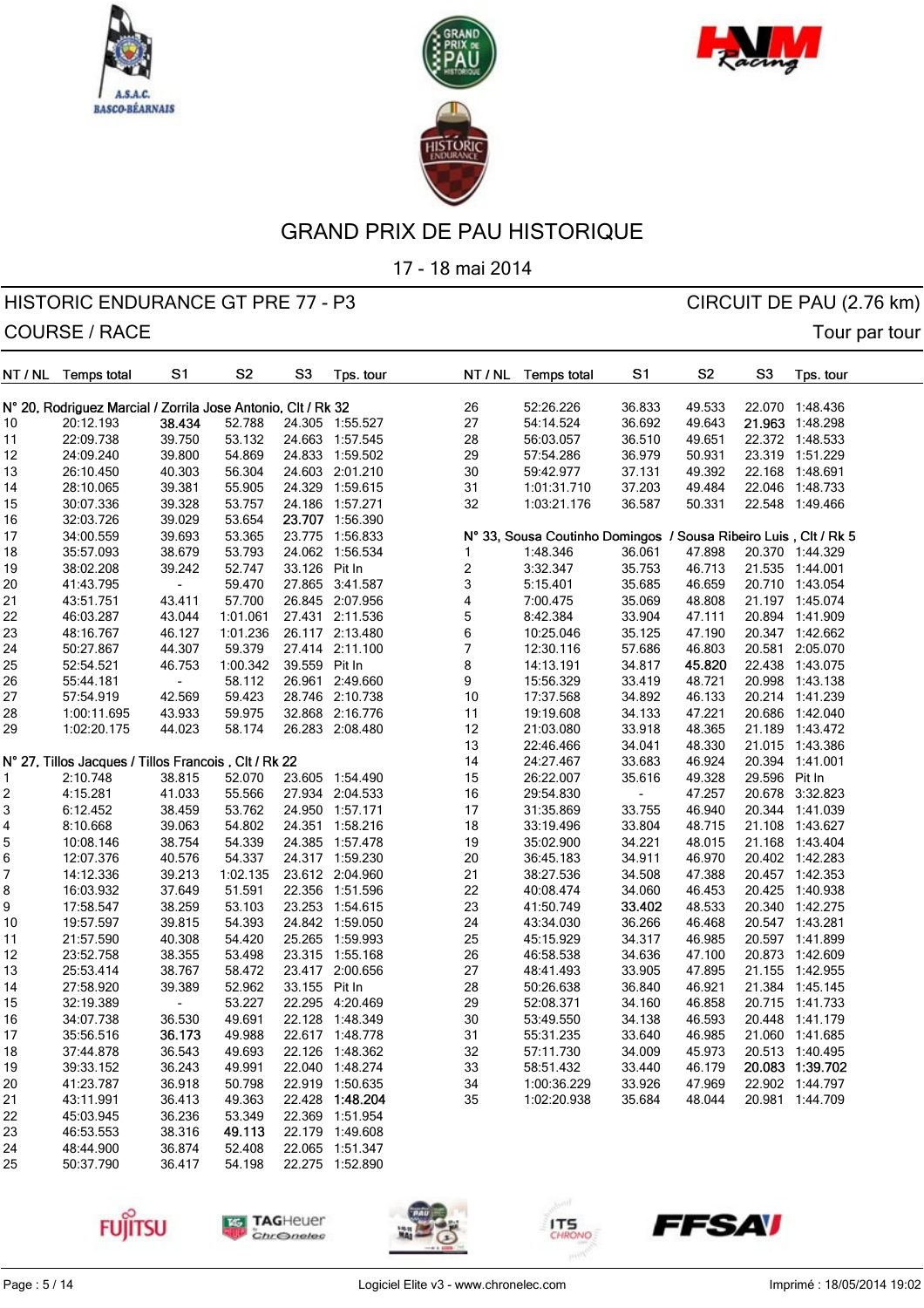





17 - 18 mai 2014

| NT / NL | <b>Temps total</b>                    | S1     | S <sub>2</sub> | S <sub>3</sub> | Tps. tour                          | NT / NL                 | <b>Temps total</b>                       | S1     | S <sub>2</sub> | S <sub>3</sub>  | Tps. tour       |
|---------|---------------------------------------|--------|----------------|----------------|------------------------------------|-------------------------|------------------------------------------|--------|----------------|-----------------|-----------------|
|         | N° 35, Pecanins Albert /, Clt / Rk 36 |        |                |                |                                    | 31                      | 55:04.166                                | 33.661 | 46.161         | 20.330          | 1:40.152        |
| 1       | 2:17.513                              | 36.992 | 50.076         |                | 21.833 1:48.901                    | 32                      | 56:47.595                                | 33.725 | 48.818         |                 | 20.886 1:43.429 |
| 2       | 4:10.570                              | 36.101 | 52.412         | 24.544         | 1:53.057                           | 33                      | 58:30.045                                | 33.466 | 48.792         |                 | 20.192 1:42.450 |
| 3       | 6:00.137                              | 37.687 | 50.016         | 21.864         | 1:49.567                           | 34                      | 1:00:11.585                              | 33.759 | 46.418         |                 | 21.363 1:41.540 |
|         |                                       |        |                |                |                                    |                         |                                          | 35.057 |                |                 |                 |
| 4       | 7:47.927                              | 36.989 | 49.237         |                | 21.564 1:47.790<br>21.382 1:46.923 | 35                      | 1:01:55.470                              |        | 48.401         |                 | 20.427 1:43.885 |
| 5       | 9:34.850                              | 36.256 | 49.285         |                |                                    |                         |                                          |        |                |                 |                 |
| 6       | 11:22.610                             | 36.192 | 49.340         |                | 22.228 1:47.760                    |                         | N° 38, Cubero Antonio /, Clt / Rk 17     |        |                |                 |                 |
| 7       | 13:10.500                             | 36.180 | 49.411         |                | 22.299 1:47.890                    | 1                       | 2:11.558                                 | 39.165 | 52.196         |                 | 22.495 1:53.856 |
| 8       | 14:58.249                             | 35.757 | 50.050         |                | 21.942 1:47.749                    | $\overline{\mathbf{c}}$ | 4:03.424                                 | 38.318 | 51.216         |                 | 22.332 1:51.866 |
| 9       | 16:46.465                             | 35.973 | 49.537         |                | 22.706 1:48.216                    | 3                       | 5:53.676                                 | 37.046 | 51.140         | 22.066          | 1:50.252        |
| 10      | 18:36.838                             | 36.742 | 50.256         |                | 23.375 1:50.373                    | 4                       | 7:44.969                                 | 37.137 | 51.952         |                 | 22.204 1:51.293 |
| 11      | 20:22.617                             | 35.317 | 48.608         |                | 21.854 1:45.779                    | 5                       | 9:33.838                                 | 36.788 | 50.562         |                 | 21.519 1:48.869 |
| 12      | 22:09.423                             | 34.944 | 49.277         |                | 22.585 1:46.806                    | 6                       | 11:21.919                                | 35.821 | 50.307         |                 | 21.953 1:48.081 |
| 13      | 23:56.499                             | 35.584 | 49.162         |                | 22.330 1:47.076                    | 7                       | 13:09.905                                | 35.502 | 50.292         |                 | 22.192 1:47.986 |
| 14      | 25:44.454                             | 36.786 | 49.067         |                | 22.102 1:47.955                    | 8                       | 14:57.789                                | 35.591 | 50.416         |                 | 21.877 1:47.884 |
| 15      | 27:49.891                             | 36.851 | 51.112         | 37.474 Pit In  |                                    | 9                       | 16:45.089                                | 35.768 | 49.739         |                 | 21.793 1:47.300 |
|         |                                       |        |                |                |                                    | 10                      | 18:37.321                                | 35.976 | 51.648         |                 | 24.608 1:52.232 |
|         | N° 37, Conway Paul /, Clt / Rk 2      |        |                |                |                                    | 11                      | 20:23.793                                | 35.491 | 49.496         |                 | 21.485 1:46.472 |
| 1       | 1:53.153                              | 35.966 | 46.838         |                | 20.402 1:43.206                    | 12                      | 22:09.873                                | 34.763 | 49.108         | 22.209          | 1:46.080        |
| 2       | 3:35.348                              | 34.014 | 47.949         |                | 20.232 1:42.195                    | 13                      | 23:57.223                                | 36.498 | 48.683         | 22.169          | 1:47.350        |
| 3       | 5:16.631                              | 34.055 | 47.295         |                | 19.933 1:41.283                    | 14                      | 25:46.508                                | 36.952 | 50.790         | 21.543          | 1:49.285        |
| 4       | 6:58.989                              | 34.390 | 47.553         |                | 20.415 1:42.358                    | 15                      | 27:35.244                                | 36.017 | 50.398         |                 | 22.321 1:48.736 |
| 5       | 8:40.227                              | 33.805 | 47.084         |                | 20.349 1:41.238                    | 16                      | 29:29.808                                | 37.322 | 50.120         | 27.122 Pit In   |                 |
| 6       | 10:23.586                             | 35.161 | 47.851         |                | 20.347 1:43.359                    | 17                      | 33:04.644                                |        | 49.400         | 21.773          | 3:34.836        |
| 7       | 12:06.505                             | 33.940 | 48.745         |                | 20.234 1:42.919                    | 18                      | 34:54.672                                | 35.563 | 52.307         | 22.158          | 1:50.028        |
| 8       | 13:47.355                             | 34.037 | 45.978         |                | 20.835 1:40.850                    | 19                      | 36:40.826                                | 35.850 | 48.788         |                 | 21.516 1:46.154 |
| 9       | 15:28.065                             | 33.847 | 46.677         |                | 20.186 1:40.710                    | 20                      | 38:30.650                                | 36.664 | 51.284         |                 | 21.876 1:49.824 |
| 10      | 17:09.013                             | 34.496 | 46.215         |                | 20.237 1:40.948                    | 21                      | 40:18.593                                | 35.988 | 49.804         |                 | 22.151 1:47.943 |
| 11      | 18:50.239                             | 34.020 | 46.629         | 20.577         | 1:41.226                           | 22                      | 42:04.228                                | 35.006 | 48.900         | 21.729          | 1:45.635        |
| 12      | 20:34.406                             | 34.387 | 49.331         |                | 20.449 1:44.167                    | 23                      | 43:51.361                                | 35.767 | 49.388         |                 | 21.978 1:47.133 |
| 13      | 22:15.117                             | 33.190 | 46.466         |                | 21.055 1:40.711                    | 24                      | 45:38.309                                | 36.247 | 48.898         |                 | 21.803 1:46.948 |
| 14      | 23:57.558                             | 34.388 | 47.323         | 20.730         | 1:42.441                           | 25                      | 47:25.849                                | 36.141 | 49.167         |                 | 22.232 1:47.540 |
| 15      | 25:43.141                             | 34.845 | 49.378         |                | 21.360 1:45.583                    | 26                      | 49:16.320                                | 38.322 | 49.941         |                 | 22.208 1:50.471 |
| 16      | 27:25.756                             | 34.533 | 47.195         |                | 20.887 1:42.615                    | 27                      | 51:02.557                                | 35.518 | 48.967         |                 | 21.752 1:46.237 |
| 17      | 29:07.450                             | 33.969 | 46.964         | 20.761         | 1:41.694                           | 28                      | 52:50.252                                | 35.919 | 50.167         | 21.609          | 1:47.695        |
| 18      | 31:03.132                             | 34.035 | 48.108         | 33.539         | Pit In                             | 29                      | 54:38.676                                | 35.273 | 50.616         | 22.535          | 1:48.424        |
| 19      | 34:43.765                             |        | 47.827         | 20.229         | 3:40.633                           | 30                      | 56:24.647                                | 34.996 | 49.312         |                 | 21.663 1:45.971 |
| 20      | 36:24.898                             | 34.033 | 46.752         |                | 20.348 1:41.133                    | 31                      | 58:12.217                                | 35.025 | 50.830         |                 | 21.715 1:47.570 |
| 21      | 38:06.381                             | 34.133 | 47.118         |                | 20.232 1:41.483                    | 32                      | 1:00:50.770                              | 35.659 | 51.482         | 1:11.412 Pit In |                 |
| 22      | 39:50.226                             | 34.298 | 49.382         |                | 20.165 1:43.845                    | 33                      | 1:03:08.400                              | ۰      | 51.053         |                 | 22.859 2:17.630 |
| 23      | 41:34.236                             | 33.832 | 49.742         |                | 20.436 1:44.010                    |                         |                                          |        |                |                 |                 |
| 24      |                                       | 33.839 | 47.215         |                | 20.096 1:41.150                    |                         | N° 41, Bourguignon Patrick /, Clt / Rk 7 |        |                |                 |                 |
| 25      | 43:15.386<br>44:59.549                |        | 48.125         |                | 20.135 1:44.163                    | 1                       | 2:06.054                                 | 36.613 | 52.726         |                 | 21.568 1:50.907 |
|         |                                       | 35.903 |                |                |                                    |                         |                                          |        |                |                 |                 |
| 26      | 46:41.957                             | 34.459 | 47.731         |                | 20.218 1:42.408                    | $\overline{\mathbf{c}}$ | 3:51.191                                 | 35.516 | 48.180         |                 | 21.441 1:45.137 |
| 27      | 48:22.704                             | 34.024 | 46.631         |                | 20.092 1:40.747                    | 3                       | 5:36.033                                 | 35.414 | 48.139         |                 | 21.289 1:44.842 |
| 28      | 50:03.943                             | 34.534 | 46.557         |                | 20.148 1:41.239                    | 4                       | 7:21.691                                 | 35.477 | 48.850         |                 | 21.331 1:45.658 |
| 29      | 51:44.245                             | 33.535 | 46.440         |                | 20.327 1:40.302                    | 5                       | 9:06.216                                 | 35.293 | 48.059         |                 | 21.173 1:44.525 |
| 30      | 53:24.014                             | 33.745 | 46.108         |                | 19.916 1:39.769                    | 6                       | 10:51.924                                | 35.284 | 48.956         |                 | 21.468 1:45.708 |









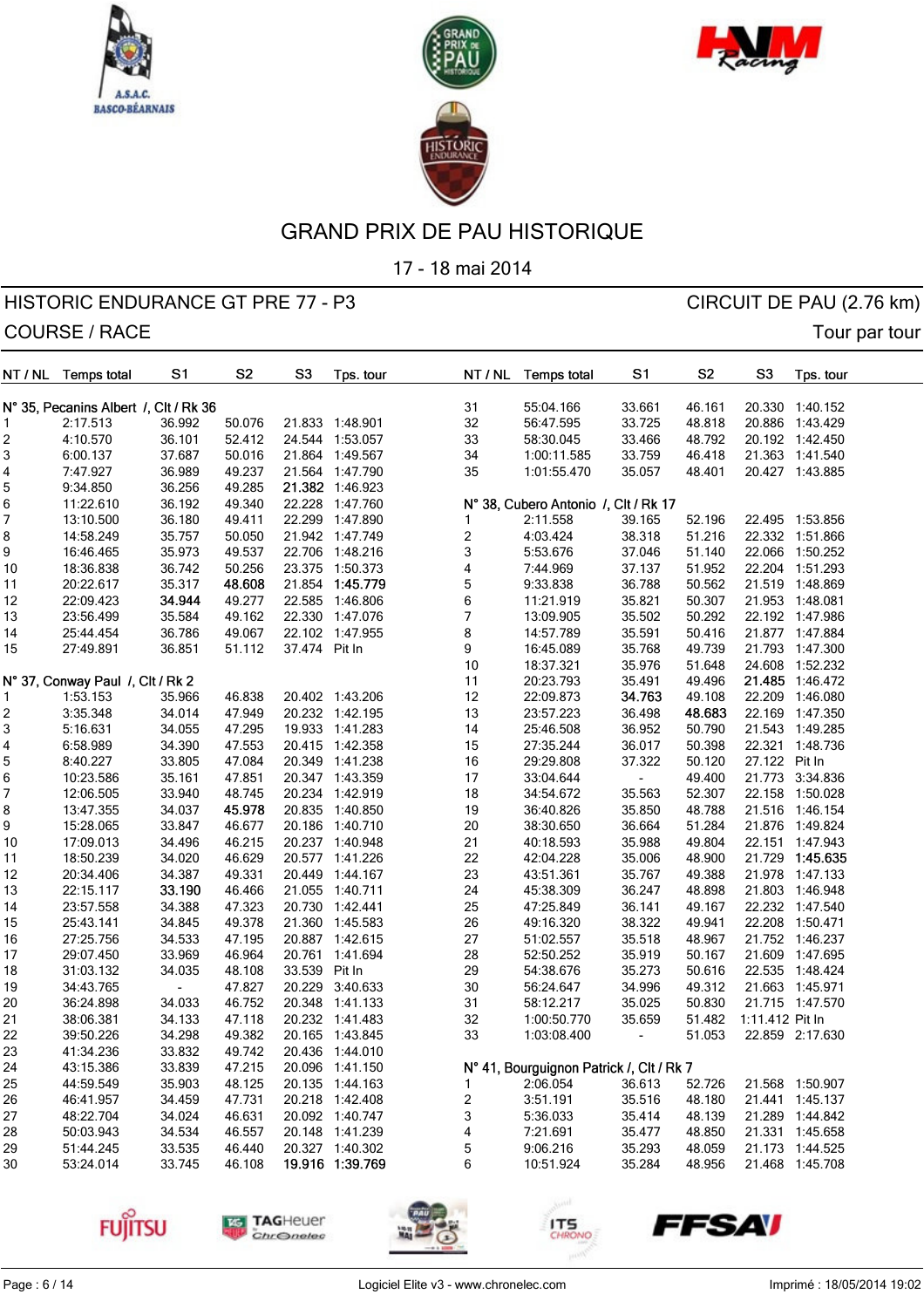





17 - 18 mai 2014

| NT / NL | <b>Temps total</b>                       | S <sub>1</sub> | S <sub>2</sub> | S <sub>3</sub> | Tps. tour       | NT / NL                  | <b>Temps total</b>                                 | S1             | S <sub>2</sub> | S <sub>3</sub> | Tps. tour       |  |
|---------|------------------------------------------|----------------|----------------|----------------|-----------------|--------------------------|----------------------------------------------------|----------------|----------------|----------------|-----------------|--|
|         | N° 41, Bourguignon Patrick /, Clt / Rk 7 |                |                |                |                 | 14                       | 25:43.643                                          | 35.593         | 50.955         |                | 22.171 1:48.719 |  |
| 3       | 5:36.033                                 | 35.414         | 48.139         |                | 21.289 1:44.842 | 15                       | 27:33.506                                          | 36.545         | 50.459         |                | 22.859 1:49.863 |  |
| 4       | 7:21.691                                 | 35.477         | 48.850         |                | 21.331 1:45.658 | $16\,$                   | 29:20.786                                          | 35.633         | 49.922         | 21.725         | 1:47.280        |  |
| 5       | 9:06.216                                 | 35.293         | 48.059         |                | 21.173 1:44.525 | 17                       | 31:20.117                                          | 37.096         | 51.566         | 30.669 Pit In  |                 |  |
| 6       | 10:51.924                                | 35.284         | 48.956         |                | 21.468 1:45.708 | 18                       | 35:03.776                                          |                | 51.002         |                | 22.307 3:43.659 |  |
| 7       | 12:38.655                                | 35.870         | 49.127         |                | 21.734 1:46.731 | 19                       | 36:51.265                                          | 35.649         | 50.210         |                | 21.630 1:47.489 |  |
| 8       | 14:25.948                                | 37.210         | 48.700         |                | 21.383 1:47.293 | $20\,$                   | 38:39.733                                          | 36.028         | 50.056         |                | 22.384 1:48.468 |  |
| 9       | 16:12.060                                | 35.500         | 48.996         |                | 21.616 1:46.112 | 21                       | 40:27.212                                          | 35.454         | 50.254         |                | 21.771 1:47.479 |  |
| 10      | 17:58.126                                | 35.098         | 49.508         |                | 21.460 1:46.066 | 22                       | 42:14.391                                          | 35.667         | 50.278         |                | 21.234 1:47.179 |  |
| 11      | 19:45.843                                | 36.344         | 49.739         |                | 21.634 1:47.717 | 23                       | 44:01.183                                          | 35.428         | 50.161         |                | 21.203 1:46.792 |  |
| 12      | 21:30.679                                | 35.480         | 48.420         |                | 20.936 1:44.836 | 24                       | 45:49.556                                          | 35.446         | 51.577         |                | 21.350 1:48.373 |  |
| 13      | 23:16.474                                | 35.004         | 49.221         |                | 21.570 1:45.795 | 25                       | 47:37.009                                          | 35.521         | 50.821         |                | 21.111 1:47.453 |  |
| 14      | 25:01.794                                | 35.381         | 48.262         |                | 21.677 1:45.320 | 26                       | 49:24.753                                          | 35.622         | 49.697         |                | 22.425 1:47.744 |  |
| 15      | 26:48.559                                | 35.565         | 49.272         |                | 21.928 1:46.765 | 27                       | 51:11.002                                          | 35.468         | 49.154         |                | 21.627 1:46.249 |  |
| 16      | 28:34.955                                | 35.422         | 49.801         |                | 21.173 1:46.396 | 28                       | 52:56.093                                          | 34.883         | 49.000         |                | 21.208 1:45.091 |  |
| 17      | 30:22.091                                | 36.324         | 49.642         |                | 21.170 1:47.136 | 29                       | 54:43.351                                          | 36.345         | 49.162         |                | 21.751 1:47.258 |  |
| 18      | 32:15.203                                | 34.590         | 47.688         | 30.834 Pit In  |                 | $30\,$                   | 56:31.191                                          | 37.790         | 48.769         |                | 21.281 1:47.840 |  |
| 19      | 35:22.448                                |                | 49.109         |                | 21.257 3:07.245 | 31                       | 58:18.835                                          | 35.973         | 48.775         |                | 22.896 1:47.644 |  |
| 20      | 37:10.557                                | 35.454         | 51.136         |                | 21.519 1:48.109 | 32                       | 1:00:10.139                                        | 35.769         | 49.368         |                | 26.167 1:51.304 |  |
| 21      | 38:55.588                                | 34.733         | 48.666         |                | 21.632 1:45.031 | 33                       | 1:01:58.861                                        | 35.668         | 50.879         |                | 22.175 1:48.722 |  |
| 22      | 40:40.508                                | 35.710         | 48.243         |                | 20.967 1:44.920 |                          |                                                    |                |                |                |                 |  |
| 23      | 42:24.167                                | 35.464         | 47.546         |                | 20.649 1:43.659 |                          | N° 43, Cornille Patrice / Arquey Eric, Clt / Rk 30 |                |                |                |                 |  |
| 24      | 44:08.916                                | 34.886         | 48.472         |                | 21.391 1:44.749 | 1                        | 2:38.860                                           | 40.215         | 55.072         |                | 23.556 1:58.843 |  |
| 25      | 45:57.662                                | 36.058         | 49.666         |                | 23.022 1:48.746 | $\overline{\mathbf{c}}$  | 4:36.617                                           | 39.517         | 53.812         |                | 24.428 1:57.757 |  |
| 26      | 47:44.046                                | 36.187         | 48.412         |                | 21.785 1:46.384 | 3                        | 6:34.766                                           | 39.744         | 54.284         |                | 24.121 1:58.149 |  |
| 27      | 49:29.846                                | 36.298         | 48.335         |                | 21.167 1:45.800 | 4                        | 8:34.680                                           | 39.255         | 56.820         |                | 23.839 1:59.914 |  |
| 28      | 51:15.324                                | 35.832         | 48.355         |                | 21.291 1:45.478 | $\mathbf 5$              | 10:41.355                                          | 40.284         | 1:02.248       |                | 24.143 2:06.675 |  |
| 29      | 52:59.877                                | 35.036         | 48.438         |                | 21.079 1:44.553 | 6                        | 12:39.450                                          | 39.338         | 54.724         |                | 24.033 1:58.095 |  |
| 30      | 54:44.123                                | 35.804         | 47.808         |                | 20.634 1:44.246 | $\overline{\mathcal{I}}$ | 14:41.669                                          | 40.779         | 57.132         |                | 24.308 2:02.219 |  |
| 31      | 56:32.160                                | 37.501         | 48.652         |                | 21.884 1:48.037 | 8                        | 16:39.876                                          | 39.244         | 54.662         |                | 24.301 1:58.207 |  |
| 32      | 58:18.845                                | 35.693         | 49.108         |                | 21.884 1:46.685 | 9                        | 18:43.300                                          | 41.128         | 57.375         |                | 24.921 2:03.424 |  |
| 33      | 1:00:09.745                              | 34.789         | 48.220         |                | 27.891 1:50.900 | $10$                     | 20:48.911                                          | 40.877         | 59.427         |                | 25.307 2:05.611 |  |
| 34      | 1:01:54.529                              | 35.299         | 47.947         |                | 21.538 1:44.784 | 11                       | 22:53.960                                          | 42.500         | 57.708         | 24.841         | 2:05.049        |  |
|         |                                          |                |                |                |                 | 12                       | 24:53.865                                          | 40.558         | 54.824         |                | 24.523 1:59.905 |  |
|         | N° 42, Gutierrez Antonio /, Clt / Rk 13  |                |                |                |                 | 13                       | 27:06.349                                          | 39.866         | 56.639         | 35.979 Pit In  |                 |  |
| 1.      | 2:10.409                                 | 39.410         | 51.778         |                | 22.410 1:53.598 | 14                       | 30:40.266                                          | $\blacksquare$ | 55.286         |                | 24.482 3:33.917 |  |
| 2       | 4:00.324                                 | 37.217         | 51.050         |                | 21.648 1:49.915 | 15                       | 32:39.720                                          | 40.484         | 54.755         |                | 24.215 1:59.454 |  |
| 3       | 5:50.941                                 | 37.343         | 51.254         |                | 22.020 1:50.617 | 16                       | 34:38.598                                          | 40.035         | 54.723         |                | 24.120 1:58.878 |  |
| 4       | 7:41.078                                 | 37.265         | 50.614         |                | 22.258 1:50.137 | 17                       | 36:40.012                                          | 41.337         | 56.240         |                | 23.837 2:01.414 |  |
| 5       | 9:31.914                                 | 36.981         | 52.285         |                | 21.570 1:50.836 | 18                       | 38:40.026                                          | 39.902         | 56.253         |                | 23.859 2:00.014 |  |
| 6       | 11:20.671                                | 36.472         | 50.818         |                | 21.467 1:48.757 | 19                       | 40:40.716                                          | 41.172         | 55.271         |                | 24.247 2:00.690 |  |
| 7       | 13:08.878                                | 35.923         | 50.873         |                | 21.411 1:48.207 | 20                       | 42:40.133                                          | 41.119         | 54.428         |                | 23.870 1:59.417 |  |
| 8       | 14:56.807                                | 36.216         | 50.214         |                | 21.499 1:47.929 | 21                       | 44:39.868                                          | 39.715         | 54.607         |                | 25.413 1:59.735 |  |
| 9       | 16:44.195                                | 36.117         | 50.164         |                | 21.107 1:47.388 | 22                       | 46:37.761                                          | 40.380         | 53.699         |                | 23.814 1:57.893 |  |
| 10      | 18:31.998                                | 35.463         | 50.511         |                | 21.829 1:47.803 | 23                       | 48:39.206                                          | 41.671         | 56.063         |                | 23.711 2:01.445 |  |
| 11      | 20:21.466                                | 36.717         | 51.674         |                | 21.077 1:49.468 | 24                       | 50:41.198                                          | 41.565         | 56.205         |                | 24.222 2:01.992 |  |
| 12      | 22:08.018                                | 35.556         | 49.502         |                | 21.494 1:46.552 | 25                       | 52:41.643                                          | 40.382         | 54.480         |                | 25.583 2:00.445 |  |
| 13      | 23:54.924                                | 36.068         | 49.827         |                | 21.011 1:46.906 | 26                       | 54:44.736                                          | 42.285         | 55.749         |                | 25.059 2:03.093 |  |









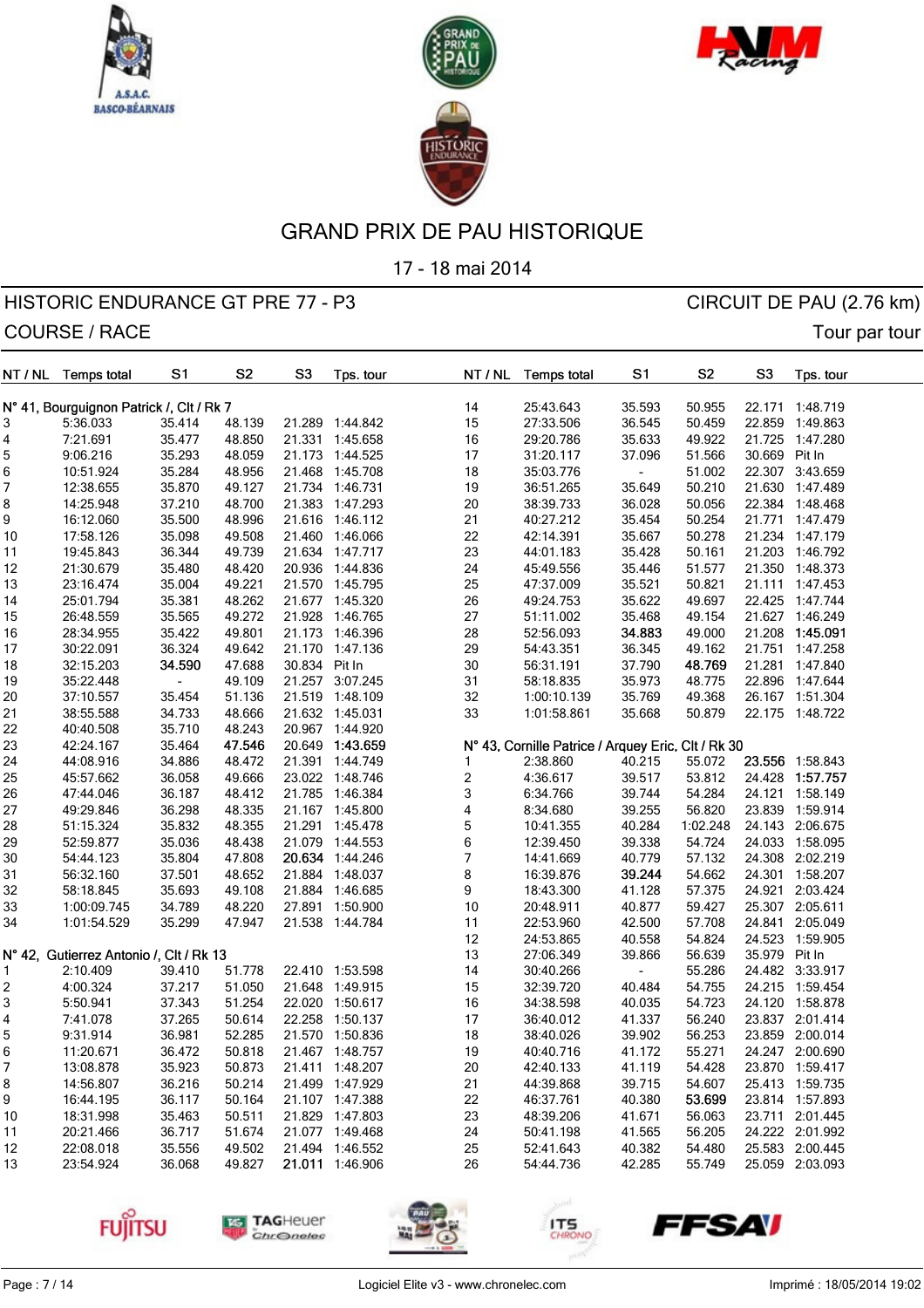





17 - 18 mai 2014

| NT / NL  | <b>Temps total</b>                                      | S <sub>1</sub>   | S <sub>2</sub>   | S <sub>3</sub> | Tps. tour       | NT / NL                 | <b>Temps total</b>                   | S <sub>1</sub>   | S <sub>2</sub>   | S <sub>3</sub> | Tps. tour       |  |
|----------|---------------------------------------------------------|------------------|------------------|----------------|-----------------|-------------------------|--------------------------------------|------------------|------------------|----------------|-----------------|--|
|          | N° 43, Cornille Patrice / Arquey Eric, Clt / Rk 30      |                  |                  |                |                 | 7                       | 13:27.961                            | 35.357           | 48.382           |                | 21.810 1:45.549 |  |
| 23       | 48:39.206                                               | 41.671           | 56.063           | 23.711         | 2:01.445        | 8                       | 15:16.812                            | 36.159           | 50.340           |                | 22.352 1:48.851 |  |
| 24       | 50:41.198                                               | 41.565           | 56.205           |                | 24.222 2:01.992 | 9                       | 17:03.069                            | 35.798           | 48.132           |                | 22.327 1:46.257 |  |
| 25       | 52:41.643                                               | 40.382           | 54.480           |                | 25.583 2:00.445 | $10$                    | 18:48.948                            | 35.989           | 47.777           |                | 22.113 1:45.879 |  |
| 26       | 54:44.736                                               | 42.285           | 55.749           |                | 25.059 2:03.093 | 11                      | 20:39.746                            | 37.265           | 50.684           |                | 22.849 1:50.798 |  |
| 27       | 56:44.254                                               | 40.843           | 54.786           | 23.889         | 1:59.518        | 12                      | 22:30.501                            | 36.947           | 49.729           |                | 24.079 1:50.755 |  |
| 28       | 58:43.185                                               | 40.601           | 54.289           |                | 24.041 1:58.931 | 13                      | 24:22.433                            | 38.810           | 49.704           |                | 23.418 1:51.932 |  |
| 29       | 1:00:44.307                                             | 41.401           | 55.192           |                | 24.529 2:01.122 | 14                      | 26:12.594                            | 37.776           | 49.352           |                | 23.033 1:50.161 |  |
| 30       | 1:02:42.507                                             | 40.100           | 54.303           |                | 23.797 1:58.200 | 15                      | 28:01.465                            | 37.569           | 48.791           |                | 22.511 1:48.871 |  |
|          |                                                         |                  |                  |                |                 | 16                      | 30:05.680                            | 37.864           | 52.332           | 34.019 Pit In  |                 |  |
|          | N° 44, Audibert Adrien / Raschetti Michel, Clt / Rk 31  |                  |                  |                |                 | 17                      | 34:05.594                            |                  | 50.522           |                | 21.861 3:59.914 |  |
|          | 2:43.270                                                | 42.057           | 56.334           |                | 24.300 2:02.691 | 18                      | 35:53.159                            | 36.162           | 49.708           |                | 21.695 1:47.565 |  |
| 2        | 4:40.745                                                | 39.425           | 54.187           |                | 23.863 1:57.475 | 19                      | 37:36.553                            | 34.015           | 48.022           |                | 21.357 1:43.394 |  |
| 3        | 6:37.467                                                | 39.256           | 53.825           | 23.641         | 1:56.722        | $20\,$                  | 39:23.882                            | 34.529           | 49.919           |                | 22.881 1:47.329 |  |
| 4        | 8:36.449                                                | 39.774           | 55.599           |                | 23.609 1:58.982 | 21                      | 41:08.617                            | 34.233           | 49.606           |                | 20.896 1:44.735 |  |
| 5        | 10:43.205                                               | 41.052           | 1:01.617         |                | 24.087 2:06.756 | 22                      | 42:52.826                            | 33.795           | 49.619           |                | 20.795 1:44.209 |  |
| 6        | 12:43.085                                               | 40.037           | 55.452           |                | 24.391 1:59.880 | 23                      | 44:36.494                            | 34.324           | 47.558           |                | 21.786 1:43.668 |  |
| 7        | 14:42.558                                               | 42.445           | 53.428           |                | 23.600 1:59.473 | 24                      | 46:18.176                            | 33.646           | 46.946           |                | 21.090 1:41.682 |  |
| 8        | 16:40.955                                               | 39.165           | 54.280           |                | 24.952 1:58.397 | 25                      | 48:00.234                            | 33.694           | 47.271           |                | 21.093 1:42.058 |  |
| 9        | 18:45.667                                               | 42.278           | 57.055           |                | 25.379 2:04.712 | 26                      | 49:41.329                            | 33.927           | 46.503           |                | 20.665 1:41.095 |  |
|          |                                                         | 42.725           | 55.985           |                | 25.943 2:04.653 |                         | 51:24.224                            | 34.191           | 47.348           |                | 21.356 1:42.895 |  |
| 10<br>11 | 20:50.320<br>22:57.031                                  | 41.978           | 59.527           |                | 25.206 2:06.711 | 27<br>28                | 53:05.295                            | 34.351           | 45.937           |                | 20.783 1:41.071 |  |
|          |                                                         |                  | 53.466           |                | 24.858 1:57.537 |                         |                                      | 33.544           |                  |                | 20.493 1:40.126 |  |
| 12       | 24:54.568<br>26:56.725                                  | 39.213<br>41.204 | 55.676           |                | 25.277 2:02.157 | 29<br>$30\,$            | 54:45.421<br>56:32.749               | 36.651           | 46.089<br>49.122 |                | 21.555 1:47.328 |  |
| 13       |                                                         |                  |                  | 33.944 Pit In  |                 | 31                      |                                      |                  |                  |                |                 |  |
| 14       | 29:07.345                                               | 40.885           | 55.791<br>55.668 | 25.321         | 3:59.438        |                         | 58:18.115                            | 36.397<br>34.315 | 47.224<br>47.290 |                | 21.745 1:45.366 |  |
| 15       | 33:06.783                                               |                  |                  |                |                 | 32                      | 1:00:02.406                          |                  |                  |                | 22.686 1:44.291 |  |
| 16       | 35:11.953                                               | 42.790           | 56.686           |                | 25.694 2:05.170 | 33                      | 1:01:45.704                          | 35.147           | 47.278           |                | 20.873 1:43.298 |  |
| 17       | 37:17.963                                               | 39.626           | 59.717           |                | 26.667 2:06.010 |                         |                                      |                  |                  |                |                 |  |
| 18       | 39:25.255                                               | 40.445           | 1:01.274         |                | 25.573 2:07.292 |                         | N° 53, Pinto Francisco /, Clt / Rk 4 |                  |                  |                |                 |  |
| 19       | 41:25.932                                               | 39.013           | 56.647           |                | 25.017 2:00.677 | 1                       | 1:51.283                             | 35.273           | 47.262           |                | 20.848 1:43.383 |  |
| 20       | 43:25.243                                               | 38.919           | 55.447           |                | 24.945 1:59.311 | $\overline{\mathbf{c}}$ | 3:34.921                             | 34.978           | 48.050           |                | 20.610 1:43.638 |  |
| 21       | 45:26.782                                               | 39.768           | 56.493           |                | 25.278 2:01.539 | 3                       | 5:18.264                             | 35.401           | 47.132           |                | 20.810 1:43.343 |  |
| 22       | 47:25.540                                               | 39.031           | 54.219           |                | 25.508 1:58.758 | 4                       | 7:01.529                             | 34.383           | 48.041           |                | 20.841 1:43.265 |  |
| 23       | 49:28.110                                               | 40.631           | 55.399           |                | 26.540 2:02.570 | 5                       | 8:45.916                             | 35.835           | 47.829           |                | 20.723 1:44.387 |  |
| 24       | 51:27.543                                               | 40.656           | 54.098           |                | 24.679 1:59.433 | 6                       | 10:31.206                            | 35.111           | 48.685           |                | 21.494 1:45.290 |  |
| 25       | 53:24.399                                               | 38.510           | 54.165           |                | 24.181 1:56.856 | $\boldsymbol{7}$        | 12:14.144                            | 34.247           | 47.611           |                | 21.080 1:42.938 |  |
| 26       | 55:32.041                                               | 38.662           | 54.467           | 34.513 Pit In  |                 | 8                       | 14:01.884                            | 35.401           | 49.703           |                | 22.636 1:47.740 |  |
| 27       | 58:00.619                                               |                  | 55.015           |                | 26.317 2:28.578 | 9                       | 15:42.973                            | 34.151           | 46.336           |                | 20.602 1:41.089 |  |
| 28       | 1:00:10.816                                             | 40.794           | 59.368           |                | 30.035 2:10.197 | 10                      | 17:25.718                            | 35.273           | 46.719           |                | 20.753 1:42.745 |  |
| 29       | 1:02:14.199                                             | 42.214           | 56.567           |                | 24.602 2:03.383 | 11                      | 19:06.996                            | 34.216           | 46.147           |                | 20.915 1:41.278 |  |
|          |                                                         |                  |                  |                |                 | 12                      | 20:48.482                            | 33.943           | 46.904           |                | 20.639 1:41.486 |  |
|          | N° 49, Ferreira Miguel / Pina Cardoso João, Clt / Rk 12 |                  |                  |                |                 | 13                      | 22:30.822                            | 34.524           | 46.077           |                | 21.739 1:42.340 |  |
| 1        | 2:35.562                                                | 38.614           | 50.201           |                | 22.307 1:51.122 | 14                      | 24:15.288                            | 34.452           | 47.995           |                | 22.019 1:44.466 |  |
| 2        | 4:28.903                                                | 35.347           | 55.122           |                | 22.872 1:53.341 | 15                      | 25:57.824                            | 34.374           | 47.027           |                | 21.135 1:42.536 |  |
| 3        | 6:20.123                                                | 36.835           | 52.729           |                | 21.656 1:51.220 | 16                      | 27:51.890                            | 34.179           | 46.650           | 33.237 Pit In  |                 |  |
| 4        | 8:09.500                                                | 35.783           | 49.196           |                | 24.398 1:49.377 | 17                      | 31:28.287                            | $\sim$           | 46.382           |                | 20.800 3:36.397 |  |
| 5        | 9:55.894                                                | 36.280           | 48.179           |                | 21.935 1:46.394 | 18                      | 33:09.977                            | 34.139           | 46.800           |                | 20.751 1:41.690 |  |
| 6        | 11:42.412                                               | 35.976           | 48.279           |                | 22.263 1:46.518 | 19                      | 34:53.773                            | 34.416           | 48.401           |                | 20.979 1:43.796 |  |
|          |                                                         |                  |                  |                |                 |                         |                                      |                  |                  |                |                 |  |









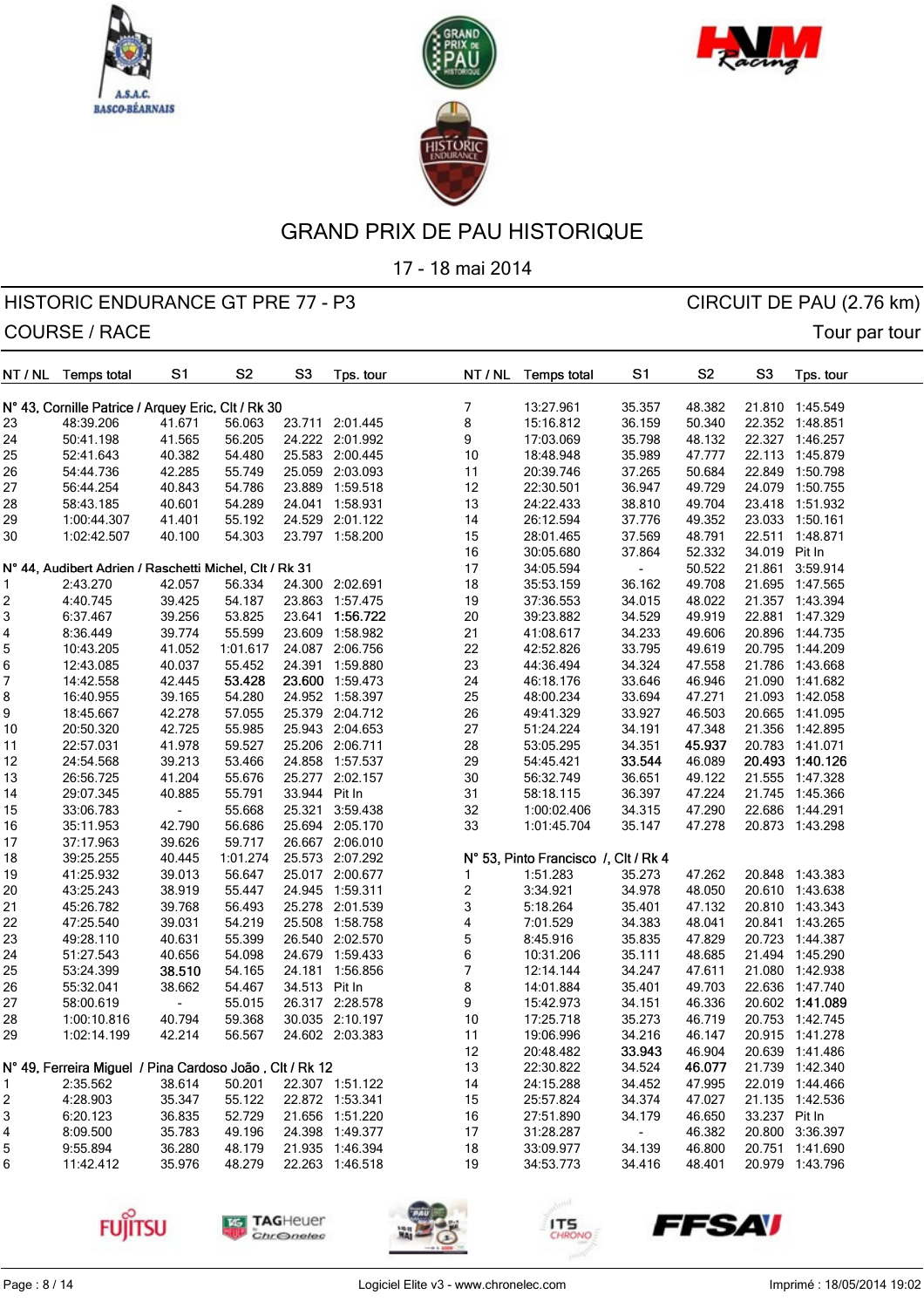





17 - 18 mai 2014

## HISTORIC ENDURANCE GT PRE 77 - P3 CIRCUIT DE PAU (2.76 km) COURSE / RACE Tour partour

| NT / NL | <b>Temps total</b>                             | S1     | S <sub>2</sub> | S <sub>3</sub> | Tps. tour       |                          | NT / NL | <b>Temps total</b>                  | S1     | S <sub>2</sub> | S <sub>3</sub> | Tps. tour       |  |
|---------|------------------------------------------------|--------|----------------|----------------|-----------------|--------------------------|---------|-------------------------------------|--------|----------------|----------------|-----------------|--|
|         | N° 53, Pinto Francisco /, Clt / Rk 4           |        |                |                |                 | 26                       |         | 50:28.429                           | 37.246 | 52.995         |                | 23.818 1:54.059 |  |
| 16      | 27:51.890                                      | 34.179 | 46.650         | 33.237         | Pit In          | 27                       |         | 52:19.911                           | 36.890 | 51.596         |                | 22.996 1:51.482 |  |
| 17      | 31:28.287                                      |        | 46.382         | 20.800         | 3:36.397        | 28                       |         | 54:12.652                           | 37.166 | 52.156         |                | 23.419 1:52.741 |  |
|         | 33:09.977                                      | 34.139 | 46.800         |                | 20.751 1:41.690 | 29                       |         | 56:05.996                           | 36.752 | 52.844         |                | 23.748 1:53.344 |  |
| 18      |                                                |        |                |                |                 |                          |         |                                     | 37.464 |                |                |                 |  |
| 19      | 34:53.773                                      | 34.416 | 48.401         |                | 20.979 1:43.796 | $30\,$                   |         | 57:58.856                           |        | 51.287         |                | 24.109 1:52.860 |  |
| 20      | 36:36.573                                      | 34.240 | 47.069         |                | 21.491 1:42.800 | 31                       |         | 59:50.515                           | 37.347 | 50.735         |                | 23.577 1:51.659 |  |
| 21      | 38:18.056                                      | 34.176 | 46.591         |                | 20.716 1:41.483 | 32                       |         | 1:01:40.963                         | 36.679 | 51.111         |                | 22.658 1:50.448 |  |
| 22      | 40:00.030                                      | 34.327 | 46.883         |                | 20.764 1:41.974 |                          |         |                                     |        |                |                |                 |  |
| 23      | 41:42.345                                      | 34.213 | 46.862         |                | 21.240 1:42.315 |                          |         | N° 55, Raoux Alexis /, Clt / Rk 20  |        |                |                |                 |  |
| 24      | 43:23.981                                      | 34.264 | 46.477         |                | 20.895 1:41.636 | 1                        |         | 2:15.567                            | 38.561 | 51.167         |                | 24.490 1:54.218 |  |
| 25      | 45:05.359                                      | 34.045 | 46.645         | 20.688         | 1:41.378        | 2                        |         | 4:12.313                            | 37.292 | 52.709         |                | 26.745 1:56.746 |  |
| 26      | 46:48.027                                      | 34.209 | 48.056         |                | 20.403 1:42.668 | 3                        |         | 6:11.855                            | 38.480 | 55.645         |                | 25.417 1:59.542 |  |
| 27      | 48:31.266                                      | 34.415 | 48.059         |                | 20.765 1:43.239 | 4                        |         | 8:03.430                            | 37.770 | 50.736         |                | 23.069 1:51.575 |  |
| 28      | 50:13.407                                      | 34.857 | 46.601         | 20.683         | 1:42.141        | 5                        |         | 9:53.179                            | 36.863 | 49.689         |                | 23.197 1:49.749 |  |
| 29      | 51:55.656                                      | 34.097 | 47.553         | 20.599         | 1:42.249        | 6                        |         | 11:44.782                           | 37.012 | 49.691         |                | 24.900 1:51.603 |  |
| 30      | 53:37.982                                      | 34.640 | 47.089         |                | 20.597 1:42.326 | $\overline{\mathcal{I}}$ |         | 13:37.689                           | 37.354 | 52.101         |                | 23.452 1:52.907 |  |
| 31      | 55:20.571                                      | 34.767 | 46.608         |                | 21.214 1:42.589 | 8                        |         | 15:28.843                           | 36.740 | 50.462         |                | 23.952 1:51.154 |  |
| 32      | 57:02.305                                      | 34.434 | 46.638         |                | 20.662 1:41.734 | 9                        |         | 17:20.648                           | 38.336 | 49.949         |                | 23.520 1:51.805 |  |
| 33      | 58:45.754                                      | 34.660 | 48.248         |                | 20.541 1:43.449 | 10                       |         | 19:11.332                           | 37.042 | 50.225         |                | 23.417 1:50.684 |  |
| 34      | 1:00:28.614                                    | 35.239 | 46.648         | 20.973         | 1:42.860        | 11                       |         | 21:03.781                           | 38.268 | 50.995         |                | 23.186 1:52.449 |  |
| 35      | 1:02:12.536                                    | 34.421 | 48.700         |                | 20.801 1:43.922 | 12                       |         | 22:54.210                           | 37.219 | 49.527         | 23.683         | 1:50.429        |  |
|         |                                                |        |                |                |                 | 13                       |         | 24:46.790                           | 37.610 | 50.171         |                | 24.799 1:52.580 |  |
|         | N° 54, Alvarez Del Manzano José /, Clt / Rk 18 |        |                |                |                 | 14                       |         | 26:37.337                           | 37.239 | 50.008         | 23.300         | 1:50.547        |  |
| 1       | 2:19.983                                       | 38.076 | 50.683         | 23.093         | 1:51.852        | 15                       |         | 28:34.727                           | 38.415 | 49.427         | 29.548         | Pit In          |  |
| 2       | 4:13.772                                       | 36.536 | 51.272         | 25.981         | 1:53.789        | 16                       |         | 32:31.386                           |        | 50.593         |                | 23.619 3:56.659 |  |
| 3       | 6:09.608                                       | 37.382 | 54.251         |                | 24.203 1:55.836 | 17                       |         | 34:21.494                           | 37.433 | 49.577         |                | 23.098 1:50.108 |  |
| 4       | 7:58.947                                       | 36.189 | 50.436         |                | 22.714 1:49.339 | 18                       |         | 36:12.102                           | 38.063 | 49.430         |                | 23.115 1:50.608 |  |
| 5       | 9:49.141                                       | 36.084 | 51.618         |                | 22.492 1:50.194 | 19                       |         | 38:02.954                           | 37.479 | 50.293         |                | 23.080 1:50.852 |  |
| 6       | 11:38.541                                      | 35.906 | 50.876         |                | 22.618 1:49.400 | 20                       |         | 39:54.771                           | 36.758 | 51.874         |                | 23.185 1:51.817 |  |
| 7       | 13:27.228                                      | 35.948 | 50.116         |                | 22.623 1:48.687 | 21                       |         | 41:45.952                           | 37.902 | 50.097         |                | 23.182 1:51.181 |  |
| 8       | 15:18.615                                      | 35.884 | 51.941         |                | 23.562 1:51.387 | 22                       |         | 43:38.068                           | 37.327 | 51.322         |                | 23.467 1:52.116 |  |
| 9       | 17:09.769                                      | 36.663 | 51.036         | 23.455         | 1:51.154        | 23                       |         | 45:27.489                           | 37.218 | 49.482         |                | 22.721 1:49.421 |  |
| 10      | 19:01.548                                      | 37.818 | 51.351         |                | 22.610 1:51.779 | 24                       |         | 47:17.418                           | 37.305 | 49.578         |                | 23.046 1:49.929 |  |
| 11      | 20:53.351                                      | 36.730 | 52.283         |                | 22.790 1:51.803 | 25                       |         | 49:08.381                           | 37.194 | 50.558         |                | 23.211 1:50.963 |  |
| 12      | 22:45.514                                      | 37.332 | 51.479         |                | 23.352 1:52.163 | 26                       |         | 50:58.315                           | 37.406 | 49.460         | 23.068         | 1:49.934        |  |
| 13      | 24:36.687                                      | 36.630 | 51.631         |                | 22.912 1:51.173 | 27                       |         | 52:48.711                           | 37.411 | 49.830         |                | 23.155 1:50.396 |  |
|         | 26:27.473                                      | 36.109 | 51.343         |                | 23.334 1:50.786 | 28                       |         | 54:42.422                           | 37.760 | 52.823         |                | 23.128 1:53.711 |  |
| 14      |                                                |        | 51.406         |                |                 | 29                       |         |                                     |        |                |                | 23.018 1:53.373 |  |
| 15      | 28:26.011                                      | 36.070 |                | 31.062 Pit In  |                 |                          |         | 56:35.795                           | 40.243 | 50.112         |                |                 |  |
| 16      | 31:49.042                                      |        | 51.666         |                | 23.342 3:23.031 | 30                       |         | 58:25.680                           | 37.241 | 49.760         |                | 22.884 1:49.885 |  |
| 17      | 33:42.587                                      | 38.734 | 51.788         |                | 23.023 1:53.545 | 31                       |         | 1:00:18.368                         | 38.342 | 51.295         |                | 23.051 1:52.688 |  |
| 18      | 35:33.070                                      | 36.379 | 51.324         |                | 22.780 1:50.483 | 32                       |         | 1:02:10.762                         | 37.088 | 52.351         |                | 22.955 1:52.394 |  |
| 19      | 37:23.356                                      | 36.431 | 51.215         |                | 22.640 1:50.286 |                          |         |                                     |        |                |                |                 |  |
| 20      | 39:18.553                                      | 35.894 | 56.924         |                | 22.379 1:55.197 |                          |         | N° 61, Antunes Paulo /, Clt / Rk 15 |        |                |                |                 |  |
| 21      | 41:08.832                                      | 36.272 | 51.215         |                | 22.792 1:50.279 | 1                        |         | 1:56.464                            | 36.163 | 48.227         |                | 21.344 1:45.734 |  |
| 22      | 42:58.253                                      | 36.011 | 50.486         |                | 22.924 1:49.421 | 2                        |         | 3:40.977                            | 36.199 | 47.034         |                | 21.280 1:44.513 |  |
| 23      | 44:49.774                                      | 36.938 | 51.098         |                | 23.485 1:51.521 | 3                        |         | 5:24.076                            | 35.472 | 46.660         |                | 20.967 1:43.099 |  |
| 24      | 46:40.262                                      | 36.567 | 51.335         |                | 22.586 1:50.488 | 4                        |         | 7:09.020                            | 35.599 | 47.725         |                | 21.620 1:44.944 |  |
| 25      | 48:34.370                                      | 37.515 | 53.564         |                | 23.029 1:54.108 | 5                        |         | 8:52.151                            | 34.725 | 47.162         |                | 21.244 1:43.131 |  |
|         |                                                |        |                |                |                 |                          |         |                                     |        |                |                |                 |  |



**FUJITSU** 

**TAG**Heuer

ITS

**FFSAV**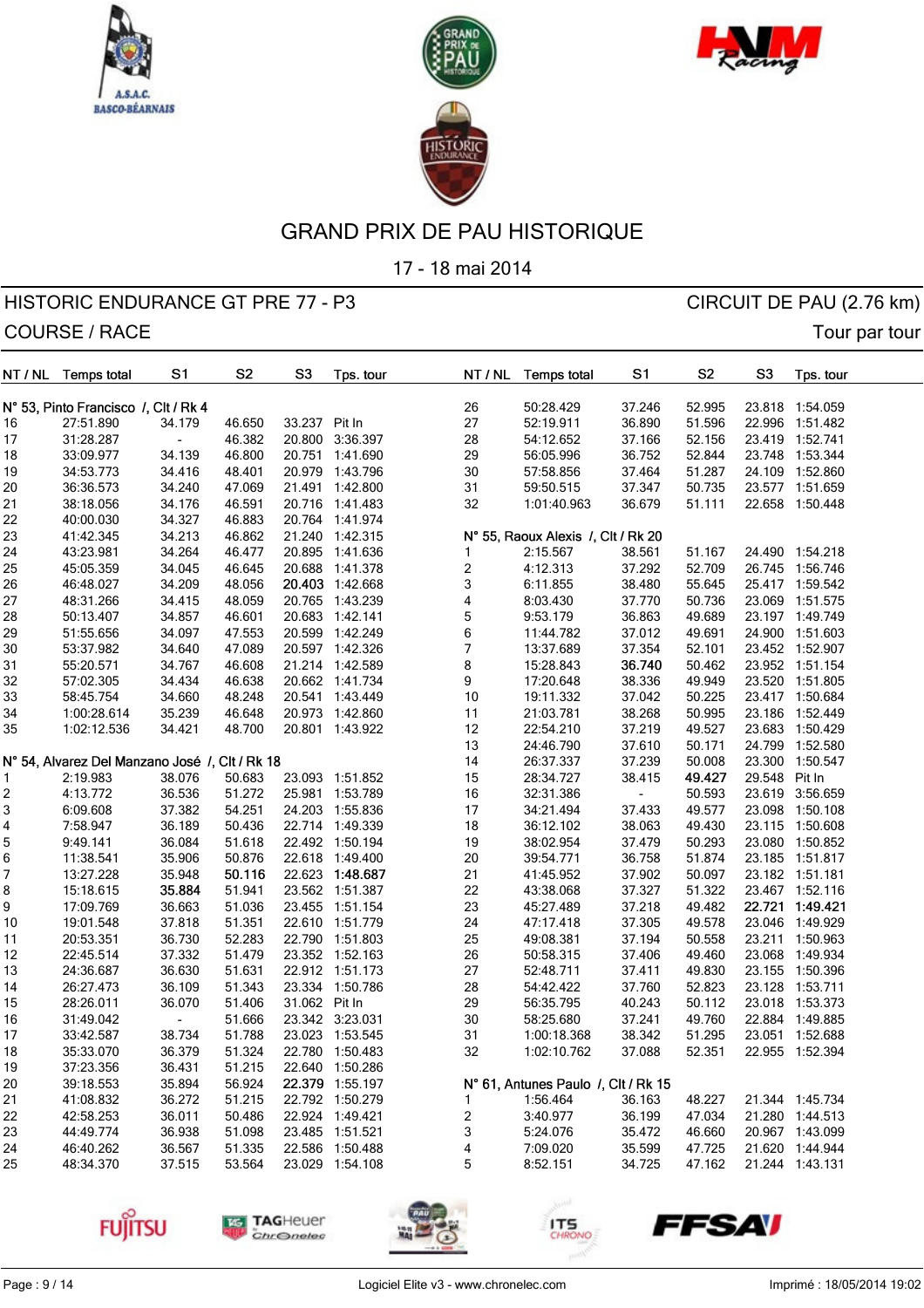





17 - 18 mai 2014

| NT / NL | Temps total                           | S <sub>1</sub> | S <sub>2</sub> | S <sub>3</sub> | Tps. tour                          |                         | NT / NL | <b>Temps total</b>                              | S <sub>1</sub> | S <sub>2</sub> | S <sub>3</sub> | Tps. tour       |  |
|---------|---------------------------------------|----------------|----------------|----------------|------------------------------------|-------------------------|---------|-------------------------------------------------|----------------|----------------|----------------|-----------------|--|
|         | N° 61, Antunes Paulo /, Clt / Rk 15   |                |                |                |                                    |                         | 14      | 24:15.921                                       | 33.331         | 47.616         |                | 21.165 1:42.112 |  |
| 2       | 3:40.977                              | 36.199         | 47.034         |                | 21.280 1:44.513                    |                         | 15      | 26:56.378                                       | 34.254         | 1:22.623       | 43.580 Pit In  |                 |  |
| 3       | 5:24.076                              | 35.472         | 46.660         |                | 20.967 1:43.099                    |                         | 16      | 30:32.739                                       | $\blacksquare$ | 48.714         |                | 20.896 3:36.361 |  |
| 4       | 7:09.020                              | 35.599         | 47.725         |                | 21.620 1:44.944                    |                         | 17      | 32:14.275                                       | 32.665         | 48.132         |                | 20.739 1:41.536 |  |
| 5       | 8:52.151                              | 34.725         | 47.162         |                | 21.244 1:43.131                    |                         | 18      | 33:55.483                                       | 32.506         | 47.991         |                | 20.711 1:41.208 |  |
| 6       | 10:37.968                             | 35.897         | 48.731         |                | 21.189 1:45.817                    |                         | 19      | 35:37.412                                       | 32.846         | 48.485         |                | 20.598 1:41.929 |  |
| 7       | 12:22.265                             | 35.835         | 46.971         |                | 21.491 1:44.297                    |                         | 20      | 37:19.191                                       | 33.128         | 47.894         |                | 20.757 1:41.779 |  |
| 8       | 14:09.418                             | 35.277         | 49.752         |                | 22.124 1:47.153                    |                         | 21      | 39:00.670                                       | 33.794         | 47.168         |                | 20.517 1:41.479 |  |
| 9       | 16:01.531                             | 35.432         | 52.618         |                | 24.063 1:52.113                    |                         | 22      | 40:43.403                                       | 33.681         | 48.591         |                | 20.461 1:42.733 |  |
| 10      | 17:44.763                             | 35.150         | 46.915         |                | 21.167 1:43.232                    |                         | 23      | 42:26.344                                       | 33.547         | 48.694         |                | 20.700 1:42.941 |  |
|         | 19:28.299                             | 35.750         | 46.590         |                | 21.196 1:43.536                    |                         | 24      | 44:09.067                                       | 33.819         | 47.916         |                | 20.988 1:42.723 |  |
| 11      |                                       |                |                |                |                                    |                         |         |                                                 |                |                |                |                 |  |
| 12      | 21:12.410                             | 35.476         | 47.007         |                | 21.628 1:44.111                    |                         | 25      | 46:03.541                                       | 33.017         | 49.678         | 31.779 Pit In  |                 |  |
| 13      | 22:55.721                             | 35.336         | 46.643         |                | 21.332 1:43.311                    |                         | 26      | 48:23.902                                       | $\blacksquare$ | 48.540         |                | 20.618 2:20.361 |  |
| 14      | 24:42.128                             | 36.967         | 47.567         |                | 21.873 1:46.407                    |                         | 27      | 50:08.079                                       | 33.755         | 50.096         |                | 20.326 1:44.177 |  |
| 15      | 26:26.729                             | 35.143         | 47.490         |                | 21.968 1:44.601                    |                         | 28      | 51:51.530                                       | 33.759         | 47.977         |                | 21.715 1:43.451 |  |
| 16      | 28:10.053                             | 35.426         | 46.736         |                | 21.162 1:43.324                    |                         | 29      | 53:45.410                                       | 46.174         | 47.169         |                | 20.537 1:53.880 |  |
| 17      | 29:53.217                             | 34.754         | 46.396         |                | 22.014 1:43.164                    |                         | 30      | 55:28.271                                       | 33.368         | 48.516         |                | 20.977 1:42.861 |  |
| 18      | 31:46.432                             | 34.564         | 47.061         | 31.590 Pit In  |                                    |                         | 31      | 57:10.431                                       | 33.369         | 48.231         |                | 20.560 1:42.160 |  |
| 19      | 35:26.705                             |                | 47.338         |                | 21.822 3:40.273                    |                         | 32      | 58:50.080                                       | 32.592         | 47.047         |                | 20.010 1:39.649 |  |
| 20      | 37:12.241                             | 35.879         | 48.647         |                | 21.010 1:45.536                    |                         | 33      | 1:00:34.728                                     | 34.455         | 47.625         |                | 22.568 1:44.648 |  |
| 21      | 38:56.040                             | 35.446         | 46.745         |                | 21.608 1:43.799                    |                         | 34      | 1:02:16.976                                     | 32.591         | 48.531         |                | 21.126 1:42.248 |  |
| 22      | 40:41.359                             | 35.871         | 48.089         |                | 21.359 1:45.319                    |                         |         |                                                 |                |                |                |                 |  |
| 23      | 42:25.208                             | 35.200         | 47.420         |                | 21.229 1:43.849                    |                         |         | N° 65, Alcala Rafael /, Clt / Rk 40             |                |                |                |                 |  |
| 24      | 44:07.566                             | 34.302         | 47.050         | 21.006         | 1:42.358                           | 1                       |         | 2:26.274                                        | 38.288         | 53.295         |                | 21.785 1:53.368 |  |
| 25      | 45:57.486                             | 35.673         | 50.423         | 23.824         | 1:49.920                           | $\overline{\mathbf{c}}$ |         | 4:14.668                                        | 35.784         | 50.899         |                | 21.711 1:48.394 |  |
| 26      | 47:59.544                             | 39.530         | 51.081         | 31.447 Pit In  |                                    | 3                       |         | 6:20.911                                        | 36.010         | 54.375         | 35.858 Pit In  |                 |  |
| 27      | 51:47.903                             |                | 48.244         |                | 21.353 3:48.359                    |                         |         |                                                 |                |                |                |                 |  |
| 28      | 53:32.418                             | 35.661         | 47.361         |                | 21.493 1:44.515                    |                         |         | N° 67, Silva Mario / Tavares Carlos, Clt / Rk 3 |                |                |                |                 |  |
| 29      | 55:16.268                             | 35.078         | 47.662         |                | 21.110 1:43.850                    | 1                       |         | 1:50.283                                        | 37.614         | 48.150         |                | 20.711 1:46.475 |  |
| 30      | 56:59.449                             | 35.082         | 46.816         |                | 21.283 1:43.181                    | $\overline{\mathbf{c}}$ |         | 3:35.419                                        | 34.452         | 50.013         |                | 20.671 1:45.136 |  |
| 31      | 58:45.106                             | 35.713         | 49.259         |                | 20.685 1:45.657                    | 3                       |         | 5:19.844                                        | 35.198         | 48.389         |                | 20.838 1:44.425 |  |
| 32      | 1:00:28.169                           | 34.251         | 47.083         |                | 21.729 1:43.063                    | $\overline{\mathbf{r}}$ |         | 7:04.554                                        | 35.048         | 48.713         |                | 20.949 1:44.710 |  |
| 33      | 1:02:13.699                           | 35.131         | 48.891         |                | 21.508 1:45.530                    | 5                       |         | 8:48.562                                        | 34.843         | 48.514         |                | 20.651 1:44.008 |  |
|         |                                       |                |                |                |                                    | 6                       |         | 10:34.637                                       | 34.573         | 50.333         |                | 21.169 1:46.075 |  |
|         | N° 63, Martinez Alfredo /, Clt / Rk 9 |                |                |                |                                    | $\overline{7}$          |         | 12:18.441                                       | 34.272         | 48.411         |                | 21.121 1:43.804 |  |
| 1       | 1:52.753                              | 35.106         | 48.458         |                | 20.727 1:44.291                    | 8                       |         | 14:03.243                                       | 34.338         | 49.567         |                | 20.897 1:44.802 |  |
| 2       | 3:36.927                              | 33.693         | 49.708         |                | 20.773 1:44.174                    | 9                       |         | 15:47.636                                       | 35.770         | 48.173         |                | 20.450 1:44.393 |  |
| 3       | 5:20.241                              | 34.175         | 48.604         |                | 20.535 1:43.314                    |                         | 10      | 17:29.405                                       | 33.484         | 47.654         |                | 20.631 1:41.769 |  |
|         |                                       |                |                |                |                                    |                         |         | 19:11.589                                       |                |                |                |                 |  |
| 4<br>5  | 7:02.745                              | 34.043         | 47.856         |                | 20.605 1:42.504<br>20.665 1:44.444 |                         | 11      |                                                 | 33.490         | 47.774         |                | 20.920 1:42.184 |  |
|         | 8:47.189                              | 34.903         | 48.876         |                |                                    |                         | 12      | 20:55.894                                       | 35.186         | 48.208         |                | 20.911 1:44.305 |  |
| 6       | 10:32.437                             | 35.095         | 49.726         |                | 20.427 1:45.248                    |                         | 13      | 22:40.752                                       | 34.193         | 49.276         |                | 21.389 1:44.858 |  |
| 7       | 12:15.810                             | 34.338         | 48.192         |                | 20.843 1:43.373                    |                         | 14      | 24:25.276                                       | 34.432         | 48.642         |                | 21.450 1:44.524 |  |
| 8       | 14:02.543                             | 34.391         | 50.441         |                | 21.901 1:46.733                    |                         | 15      | 26:09.738                                       | 34.385         | 48.965         |                | 21.112 1:44.462 |  |
| 9       | 15:44.717                             | 34.663         | 47.247         |                | 20.264 1:42.174                    |                         | 16      | 28:01.362                                       | 34.215         | 48.466         | 28.943 Pit In  |                 |  |
| 10      | 17:26.558                             | 33.815         | 47.663         |                | 20.363 1:41.841                    |                         | 17      | 31:49.891                                       | $\blacksquare$ | 46.332         |                | 19.990 3:48.529 |  |
| 11      | 19:09.314                             | 33.675         | 48.294         |                | 20.787 1:42.756                    |                         | 18      | 33:29.642                                       | 33.633         | 46.072         |                | 20.046 1:39.751 |  |
| 12      | 20:50.036                             | 32.999         | 47.357         |                | 20.366 1:40.722                    |                         | 19      | 35:10.756                                       | 34.304         | 46.635         |                | 20.175 1:41.114 |  |
| 13      | 22:33.809                             | 35.003         | 47.479         |                | 21.291 1:43.773                    |                         | 20      | 36:51.154                                       | 34.045         | 46.257         |                | 20.096 1:40.398 |  |
|         |                                       |                |                |                |                                    |                         |         |                                                 |                |                |                |                 |  |









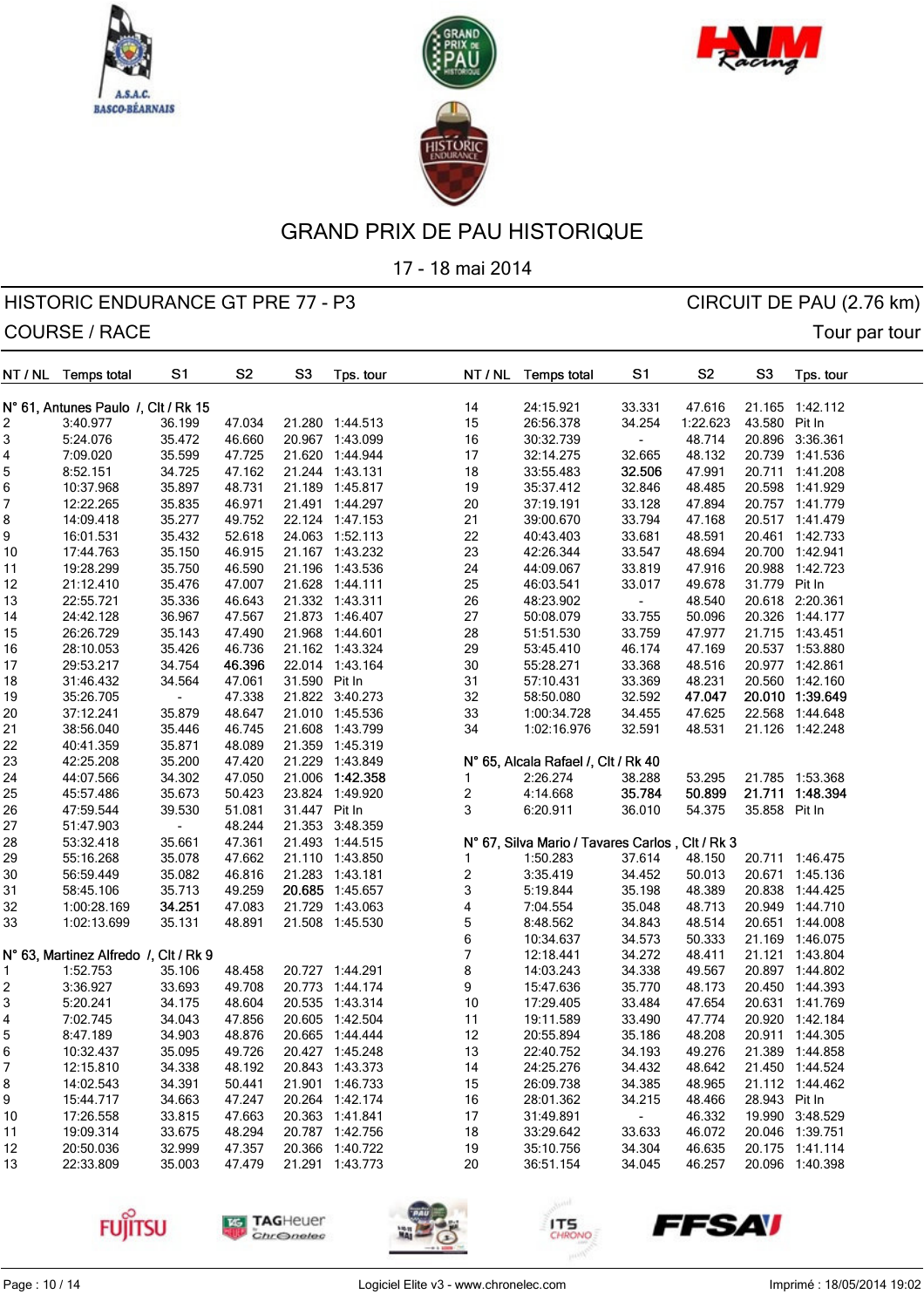





17 - 18 mai 2014

## HISTORIC ENDURANCE GT PRE 77 - P3 CIRCUIT DE PAU (2.76 km) COURSE / RACE Tour partour

| NT / NL  | <b>Temps total</b>                              | S1                       | S <sub>2</sub> | S <sub>3</sub> | Tps. tour       | NT / NL                 | <b>Temps total</b>                  | S <sub>1</sub>   | S <sub>2</sub>   | S <sub>3</sub> | Tps. tour       |
|----------|-------------------------------------------------|--------------------------|----------------|----------------|-----------------|-------------------------|-------------------------------------|------------------|------------------|----------------|-----------------|
|          | N° 67, Silva Mario / Tavares Carlos, Clt / Rk 3 |                          |                |                |                 | 27                      | 52:45.572                           | 34.673           | 48.985           |                | 20.912 1:44.570 |
| 17       | 31:49.891                                       |                          | 46.332         |                | 19.990 3:48.529 | 28                      | 54:32.943                           | 35.726           | 49.326           |                | 22.319 1:47.371 |
| 18       | 33:29.642                                       | 33.633                   | 46.072         |                | 20.046 1:39.751 | 29                      | 56:20.527                           | 35.798           | 50.517           |                | 21.269 1:47.584 |
| 19       | 35:10.756                                       | 34.304                   | 46.635         |                | 20.175 1:41.114 | $30\,$                  | 58:07.780                           | 34.485           | 51.767           |                | 21.001 1:47.253 |
| 20       | 36:51.154                                       | 34.045                   | 46.257         | 20.096         | 1:40.398        | 31                      | 59:56.628                           | 34.519           | 53.274           | 21.055         | 1:48.848        |
| 21       | 38:31.165                                       | 33.409                   | 46.501         |                | 20.101 1:40.011 | 32                      | 1:01:48.103                         | 37.032           | 52.428           |                | 22.015 1:51.475 |
| 22       | 40:09.665                                       | 33.460                   | 45.229         |                | 19.811 1:38.500 |                         |                                     |                  |                  |                |                 |
|          | 41:49.050                                       | 32.848                   | 46.800         |                | 19.737 1:39.385 |                         | N° 69, Arraou Pierre /, Clt / Rk 14 |                  |                  |                |                 |
| 23<br>24 |                                                 |                          | 45.964         |                | 19.697 1:38.814 | 1                       | 2:09.057                            |                  |                  |                | 22.816 1:53.150 |
| 25       | 43:27.864<br>45:05.939                          | 33.153<br>32.911         | 44.999         | 20.165         | 1:38.075        |                         | 3:55.143                            | 36.705<br>35.916 | 53.629<br>49.398 |                | 20.772 1:46.086 |
|          | 46:46.811                                       |                          |                | 19.926         |                 | $\overline{\mathbf{c}}$ |                                     |                  |                  |                | 20.756 1:44.731 |
| 26       |                                                 | 33.886                   | 47.060         |                | 1:40.872        | 3                       | 5:39.874                            | 34.507           | 49.468           |                |                 |
| 27       | 48:25.811                                       | 33.247                   | 45.986         |                | 19.767 1:39.000 | 4                       | 7:23.552                            | 34.200           | 48.868           |                | 20.610 1:43.678 |
| 28       | 50:05.391                                       | 32.857                   | 46.757         | 19.966         | 1:39.580        | 5                       | 9:09.994                            | 35.328           | 49.982           |                | 21.132 1:46.442 |
| 29       | 51:47.461                                       | 33.551                   | 47.953         | 20.566         | 1:42.070        | 6                       | 10:58.373                           | 35.804           | 51.393           |                | 21.182 1:48.379 |
| 30       | 53:25.623                                       | 33.086                   | 45.300         | 19.776         | 1:38.162        | $\overline{7}$          | 12:47.568                           | 35.682           | 52.207           |                | 21.306 1:49.195 |
| 31       | 55:04.663                                       | 33.315                   | 45.719         | 20.006         | 1:39.040        | 8                       | 14:34.467                           | 35.925           | 50.026           |                | 20.948 1:46.899 |
| 32       | 56:47.870                                       | 33.615                   | 48.907         | 20.685         | 1:43.207        | 9                       | 16:20.080                           | 34.626           | 49.070           |                | 21.917 1:45.613 |
| 33       | 58:30.647                                       | 33.694                   | 48.658         | 20.425         | 1:42.777        | 10                      | 18:05.694                           | 35.416           | 49.151           |                | 21.047 1:45.614 |
| 34       | 1:00:12.376                                     | 33.576                   | 46.611         |                | 21.542 1:41.729 | 11                      | 19:54.629                           | 36.046           | 50.737           |                | 22.152 1:48.935 |
| 35       | 1:02:00.449                                     | 34.733                   | 49.101         |                | 24.239 1:48.073 | 12                      | 21:40.182                           | 34.754           | 50.398           |                | 20.401 1:45.553 |
|          |                                                 |                          |                |                |                 | 13                      | 23:24.941                           | 33.786           | 49.111           |                | 21.862 1:44.759 |
|          | N° 68, Albinana Salvador /, Clt / Rk 19         |                          |                |                |                 | 14                      | 25:09.833                           | 34.550           | 49.288           |                | 21.054 1:44.892 |
| 1        | 2:13.204                                        | 36.650                   | 51.825         |                | 22.573 1:51.048 | 15                      | 26:55.740                           | 34.711           | 49.125           | 22.071         | 1:45.907        |
| 2        | 4:09.119                                        | 37.400                   | 54.142         |                | 24.373 1:55.915 | 16                      | 28:49.750                           | 35.889           | 49.468           | 28.653 Pit In  |                 |
| 3        | 6:03.790                                        | 38.290                   | 53.163         | 23.218         | 1:54.671        | 17                      | 33:37.768                           |                  | 49.513           |                | 20.866 4:48.018 |
| 4        | 7:54.047                                        | 35.771                   | 51.935         |                | 22.551 1:50.257 | 18                      | 35:25.844                           | 35.156           | 51.446           |                | 21.474 1:48.076 |
| 5        | 9:50.489                                        | 40.358                   | 53.711         |                | 22.373 1:56.442 | 19                      | 37:15.025                           | 35.974           | 51.075           |                | 22.132 1:49.181 |
| 6        | 11:39.316                                       | 35.762                   | 51.345         | 21.720         | 1:48.827        | 20                      | 39:00.236                           | 35.179           | 49.304           | 20.728         | 1:45.211        |
| 7        | 13:32.707                                       | 36.074                   | 52.612         | 24.705         | 1:53.391        | 21                      | 40:45.814                           | 35.477           | 49.572           | 20.529         | 1:45.578        |
| 8        | 15:24.554                                       | 37.260                   | 52.189         |                | 22.398 1:51.847 | 22                      | 42:32.802                           | 35.639           | 50.508           | 20.841         | 1:46.988        |
| 9        | 17:18.338                                       | 38.224                   | 53.638         |                | 21.922 1:53.784 | 23                      | 44:16.677                           | 34.646           | 48.714           |                | 20.515 1:43.875 |
| 10       | 19:09.174                                       | 35.793                   | 51.333         | 23.710         | 1:50.836        | 24                      | 46:00.791                           | 34.168           | 48.807           |                | 21.139 1:44.114 |
| 11       | 21:08.483                                       | 38.069                   | 58.115         |                | 23.125 1:59.309 | 25                      | 47:43.786                           | 34.102           | 48.049           |                | 20.844 1:42.995 |
| 12       | 23:05.066                                       | 37.040                   | 55.171         |                | 24.372 1:56.583 | 26                      | 49:28.216                           | 34.556           | 48.675           |                | 21.199 1:44.430 |
| 13       | 24:57.460                                       | 36.597                   | 52.287         |                | 23.510 1:52.394 | 27                      | 51:12.183                           | 35.164           | 48.319           |                | 20.484 1:43.967 |
| 14       | 26:50.482                                       | 36.945                   | 53.284         |                | 22.793 1:53.022 | 28                      | 52:56.441                           | 34.097           | 49.339           |                | 20.822 1:44.258 |
| 15       | 28:48.600                                       | 37.378                   | 57.287         |                | 23.453 1:58.118 | 29                      | 54:40.861                           | 34.357           | 49.179           |                | 20.884 1:44.420 |
| 16       | 30:38.717                                       | 36.334                   | 51.236         |                | 22.547 1:50.117 | 30                      | 56:31.432                           | 38.719           | 49.136           |                | 22.716 1:50.571 |
| 17       | 32:39.590                                       | 35.066                   | 51.403         | 34.404         | Pit In          | 31                      | 58:19.361                           | 37.186           | 49.924           |                | 20.819 1:47.929 |
| 18       | 36:37.371                                       | $\overline{\phantom{a}}$ | 51.849         |                | 23.350 3:57.781 | 32                      | 1:00:11.089                         | 35.478           | 49.547           |                | 26.703 1:51.728 |
| 19       | 38:27.580                                       | 37.030                   | 50.486         |                | 22.693 1:50.209 | 33                      | 1:01:59.280                         | 36.971           | 49.510           |                | 21.710 1:48.191 |
| 20       | 40:19.026                                       | 37.082                   | 52.775         |                | 21.589 1:51.446 |                         |                                     |                  |                  |                |                 |
| 21       | 42:05.580                                       | 35.204                   | 49.676         |                | 21.674 1:46.554 |                         | N° 71, Salam Bernard /, Clt / Rk 34 |                  |                  |                |                 |
| 22       | 43:52.105                                       | 35.222                   | 50.263         |                | 21.040 1:46.525 | 1                       | 1:43.353                            | 33.594           | 46.721           |                | 19.681 1:39.996 |
| 23       | 45:42.204                                       | 38.769                   | 50.067         |                | 21.263 1:50.099 | 2                       | 3:22.701                            | 32.505           | 47.111           |                | 19.732 1:39.348 |
| 24       | 47:28.414                                       | 34.156                   | 50.668         |                | 21.386 1:46.210 | 3                       | 5:01.161                            | 32.268           | 46.511           |                | 19.681 1:38.460 |
| 25       | 49:15.240                                       | 35.175                   | 49.836         |                | 21.815 1:46.826 | 4                       | 6:41.344                            | 32.307           | 47.792           |                | 20.084 1:40.183 |
| 26       | 51:01.002                                       | 34.390                   | 50.091         |                | 21.281 1:45.762 | 5                       | 8:24.271                            | 34.026           | 49.194           |                | 19.707 1:42.927 |
|          |                                                 |                          |                |                |                 |                         |                                     |                  |                  |                |                 |









ITS

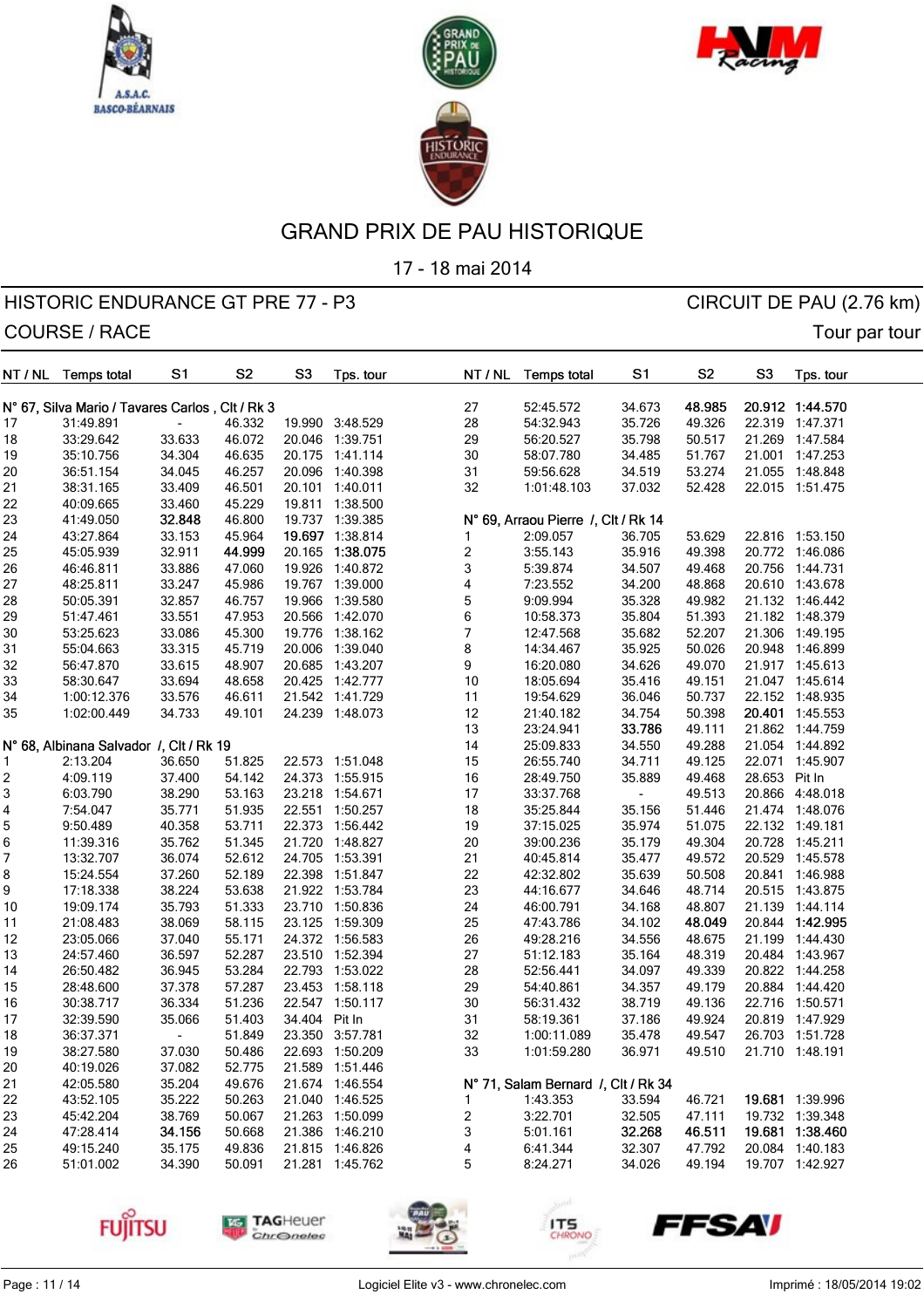





17 - 18 mai 2014

| NT / NL | <b>Temps total</b>                    | S1     | S <sub>2</sub>           | S <sub>3</sub>           | Tps. tour       | NT / NL                 | <b>Temps total</b>                                     | S <sub>1</sub>           | S <sub>2</sub>           | S <sub>3</sub> | Tps. tour       |
|---------|---------------------------------------|--------|--------------------------|--------------------------|-----------------|-------------------------|--------------------------------------------------------|--------------------------|--------------------------|----------------|-----------------|
|         | N° 71, Salam Bernard /, Clt / Rk 34   |        |                          |                          |                 | 29                      | 55:10.700                                              | 36.508                   | 49.427                   |                | 22.465 1:48.400 |
| 2       | 3:22.701                              | 32.505 | 47.111                   |                          | 19.732 1:39.348 | 30                      | 56:59.047                                              | 35.751                   | 50.034                   |                | 22.562 1:48.347 |
| 3       | 5:01.161                              | 32.268 | 46.511                   | 19.681                   | 1:38.460        | 31                      | 58:49.287                                              | 35.987                   | $\overline{\phantom{a}}$ | $\blacksquare$ | 1:50.240        |
| 4       | 6:41.344                              | 32.307 | 47.792                   |                          | 20.084 1:40.183 | 32                      | 1:00:39.168                                            | 35.143                   | 50.766                   |                | 23.972 1:49.881 |
| 5       | 8:24.271                              | 34.026 | 49.194                   |                          | 19.707 1:42.927 | 33                      | 1:02:29.329                                            | 36.295                   | 50.832                   |                | 23.034 1:50.161 |
| 6       | 10:07.845                             | 32.950 | 50.670                   |                          | 19.954 1:43.574 |                         |                                                        |                          |                          |                |                 |
| 7       | 11:48.875                             | 33.832 | 47.169                   | 20.029                   | 1:41.030        |                         | Nº 74, Marti Jose Maria / Boria Jose Luis, Clt / Rk 23 |                          |                          |                |                 |
| 8       | 13:29.319                             | 32.966 | 47.174                   | 20.304                   | 1:40.444        |                         | 2:08.954                                               | 42.058                   | 56.073                   |                | 23.093 2:01.224 |
|         | 15:09.179                             | 32.651 | 47.083                   | 20.126                   | 1:39.860        | $\overline{\mathbf{c}}$ | 4:09.080                                               | 40.617                   | 54.964                   |                | 24.545 2:00.126 |
| 9<br>10 | 16:48.809                             | 32.519 | 46.914                   |                          | 20.197 1:39.630 | 3                       | 6:08.800                                               | 38.484                   | 56.778                   | 24.458         | 1:59.720        |
|         |                                       |        |                          | 19.848                   |                 |                         | 8:09.680                                               | 40.654                   |                          |                |                 |
| 11      | 18:32.797                             | 33.607 | 50.533                   |                          | 1:43.988        | 4                       |                                                        |                          | 55.555                   |                | 24.671 2:00.880 |
| 12      | 20:13.206                             | 32.757 | 47.628                   |                          | 20.024 1:40.409 | 5                       | 10:07.556                                              | 38.647                   | 54.670                   |                | 24.559 1:57.876 |
| 13      | 21:53.940                             | 33.044 | 47.252                   | 20.438                   | 1:40.734        | 6                       | 12:06.456                                              | 40.628                   | 54.088                   |                | 24.184 1:58.900 |
| 14      | 23:35.491                             | 33.336 | 47.745                   |                          | 20.470 1:41.551 | 7                       | 14:01.791                                              | 38.335                   | 53.210                   | 23.790         | 1:55.335        |
| 15      | 25:16.272                             | 32.827 | 47.844                   |                          | 20.110 1:40.781 | 8                       | 16:01.487                                              | 41.436                   | 53.931                   | 24.329         | 1:59.696        |
| 16      | 26:55.780                             | 32.878 | 46.878                   |                          | 19.752 1:39.508 | 9                       | 17:56.944                                              | 38.537                   | 52.801                   |                | 24.119 1:55.457 |
| 17      | 28:35.466                             | 33.165 | 46.598                   | 19.923                   | 1:39.686        | 10                      | 19:55.514                                              | 40.929                   | 53.373                   |                | 24.268 1:58.570 |
| 18      | 30:43.181                             | 32.885 | 54.644                   | 40.186                   | Pit In          | 11                      | 21:51.277                                              | 38.252                   | 52.740                   | 24.771         | 1:55.763        |
|         |                                       |        |                          |                          |                 | 12                      | 23:46.229                                              | 37.884                   | 53.189                   | 23.879         | 1:54.952        |
|         | N° 72, Prenafeta Jordi /, Clt / Rk 16 |        |                          |                          |                 | 13                      | 25:40.047                                              | 37.893                   | 52.444                   | 23.481         | 1:53.818        |
| 1       | 2:03.309                              | 38.974 |                          | ä,                       | 1:51.588        | 14                      | 27:48.626                                              | 37.138                   | 52.283                   | 39.158         | Pit In          |
| 2       | 3:48.722                              | 34.937 | 48.574                   | 21.902                   | 1:45.413        | 15                      | 31:32.710                                              |                          | 50.642                   |                | 21.660 3:44.084 |
| 3       | 5:34.728                              | 35.087 | 49.106                   | 21.813                   | 1:46.006        | 16                      | 33:22.650                                              | 37.998                   | 49.859                   |                | 22.083 1:49.940 |
| 4       | 7:21.043                              | 35.170 | 49.237                   | 21.908                   | 1:46.315        | 17                      | 35:10.397                                              | 36.909                   | 48.533                   |                | 22.305 1:47.747 |
| 5       | 9:09.913                              | 36.660 | $\overline{\phantom{a}}$ | $\blacksquare$           | 1:48.870        | 18                      | 36:56.904                                              | 36.416                   | 48.340                   |                | 21.751 1:46.507 |
| 6       | 10:56.791                             | 35.361 | 49.151                   | 22.366                   | 1:46.878        | 19                      | 38:42.462                                              | 35.837                   | 47.805                   |                | 21.916 1:45.558 |
| 7       | 12:43.780                             | 34.727 | 49.891                   | 22.371                   | 1:46.989        | 20                      | 40:30.843                                              | 36.513                   | 49.717                   |                | 22.151 1:48.381 |
| 8       | 14:32.521                             | 37.255 | 49.490                   | 21.996                   | 1:48.741        | 21                      | 42:16.178                                              | 35.532                   | 47.773                   | 22.030         | 1:45.335        |
| 9       | 16:19.897                             | 35.461 | 49.457                   | 22.458                   | 1:47.376        | 22                      | 44:03.662                                              | 35.978                   | 49.378                   | 22.128         | 1:47.484        |
| 10      | 18:06.100                             | 35.160 | 49.199                   | 21.844                   | 1:46.203        | 23                      | 45:52.541                                              | 36.071                   | 50.323                   |                | 22.485 1:48.879 |
| 11      | 19:55.693                             | 36.561 | 50.604                   | 22.428                   | 1:49.593        | 24                      | 47:38.959                                              | 35.685                   | 48.128                   |                | 22.605 1:46.418 |
| 12      | 21:43.193                             | 35.361 | 50.179                   | 21.960                   | 1:47.500        | 25                      | 49:26.393                                              | 35.171                   | 48.644                   | 23.619         | 1:47.434        |
| 13      | 23:30.516                             | 36.317 | $\overline{\phantom{a}}$ | $\overline{\phantom{a}}$ | 1:47.323        | 26                      | 51:12.708                                              | 35.311                   | 48.205                   |                | 22.799 1:46.315 |
| 14      | 25:19.751                             | 36.058 | 50.925                   |                          | 22.252 1:49.235 | 27                      | 52:59.597                                              | 35.939                   | 48.126                   |                | 22.824 1:46.889 |
| 15      | 27:06.997                             | 35.612 | 49.323                   | 22.311                   | 1:47.246        | 28                      | 54:55.333                                              | 37.389                   | 52.952                   | 25.395         | 1:55.736        |
| 16      | 28:53.808                             | 35.402 | 49.534                   |                          | 21.875 1:46.811 | 29                      | 57:02.920                                              | 40.244                   | 51.015                   | 36.328 Pit In  |                 |
| 17      | 30:40.405                             | 35.435 | 49.205                   |                          | 21.957 1:46.597 | 30                      | 59:30.016                                              |                          | 52.028                   |                | 25.734 2:27.096 |
| 18      | 32:36.770                             | 35.515 | 48.760                   | 32.090 Pit In            |                 | 31                      | 1:01:25.183                                            | 38.730                   | 51.555                   |                | 24.882 1:55.167 |
| 19      | 37:06.981                             |        | 50.032                   | 22.727                   | 4:30.211        | 32                      | 1:03:22.922                                            | 39.350                   | 52.362                   |                | 26.027 1:57.739 |
| 20      | 38:54.744                             | 36.076 | 49.519                   |                          | 22.168 1:47.763 |                         |                                                        |                          |                          |                |                 |
| 21      | 40:43.363                             | 35.691 | 50.301                   |                          | 22.627 1:48.619 |                         | N° 88, Lopez Luis / Moreno Garcia Toma, Clt / Rk 39    |                          |                          |                |                 |
| 22      | 42:31.001                             | 36.160 | 49.610                   |                          | 21.868 1:47.638 | 1                       | 1:42.976                                               | 32.747                   | 46.586                   |                | 20.277 1:39.610 |
| 23      | 44:17.014                             | 35.598 | 48.819                   |                          | 21.596 1:46.013 | 2                       | 3:21.825                                               | 32.284                   | 46.915                   |                | 19.650 1:38.849 |
| 24      | 46:04.923                             | 36.275 | 48.992                   |                          | 22.642 1:47.909 | 3                       | 5:00.281                                               | 31.902                   | 46.447                   |                | 20.107 1:38.456 |
| 25      | 47:53.746                             | 36.854 | 49.101                   |                          | 22.868 1:48.823 | 4                       | 6:40.919                                               | 32.508                   | 47.475                   |                | 20.655 1:40.638 |
| 26      | 49:40.553                             | 35.508 | 49.328                   |                          | 21.971 1:46.807 | 5                       | 8:22.937                                               | 33.822                   | 47.894                   |                | 20.302 1:42.018 |
| 27      | 51:32.170                             | 35.133 | 53.739                   |                          | 22.745 1:51.617 | 6                       | 10:29.407                                              | 33.653                   | 52.096                   | 40.721 Pit In  |                 |
| 28      | 53:22.300                             | 36.124 | 51.192                   |                          | 22.814 1:50.130 | 7                       | 13:33.060                                              | $\overline{\phantom{a}}$ | 52.540                   | 35.558 Pit In  |                 |
|         |                                       |        |                          |                          |                 |                         |                                                        |                          |                          |                |                 |









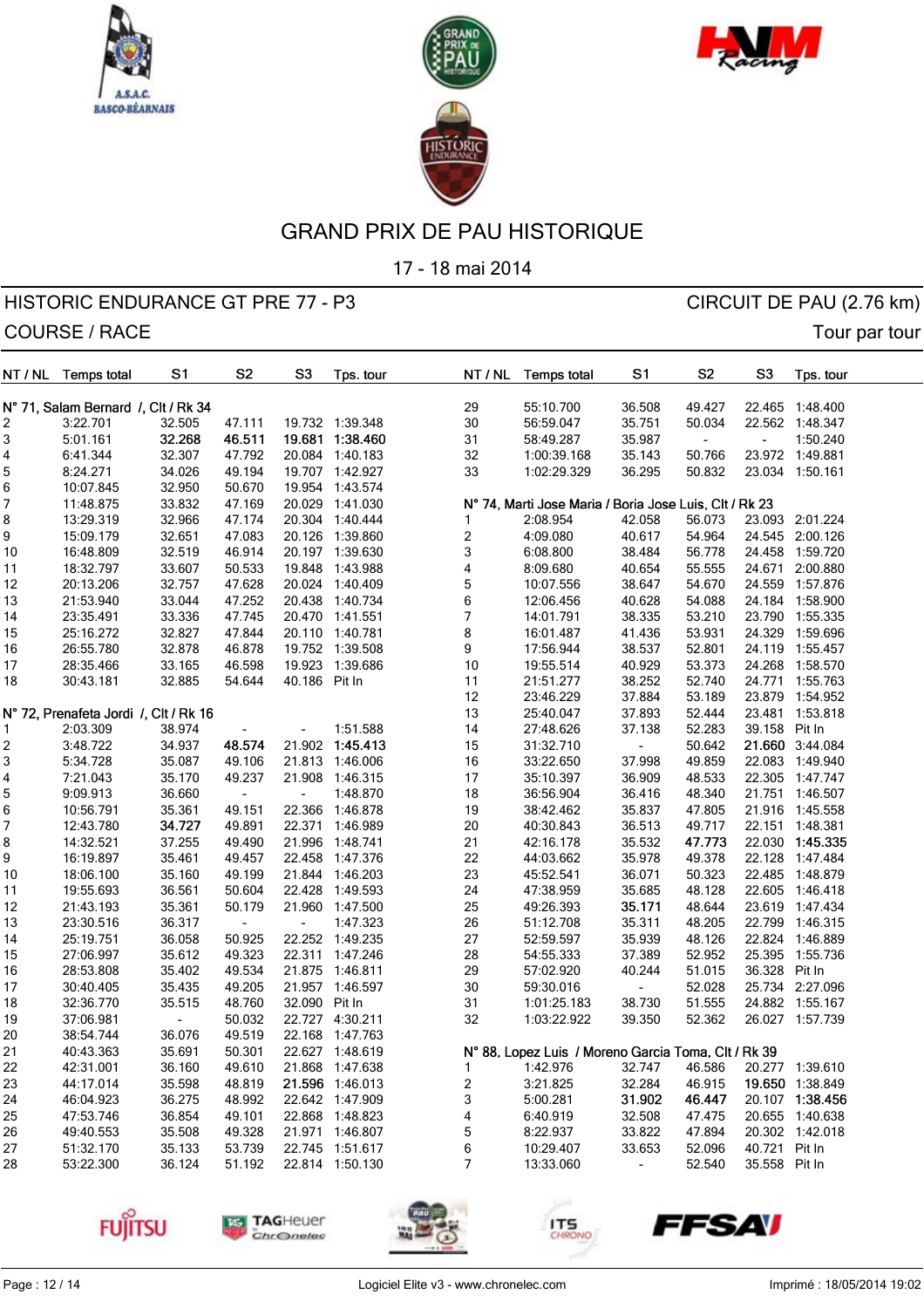





17 - 18 mai 2014

| NT / NL | <b>Temps total</b>                                              | S <sub>1</sub> | S <sub>2</sub> | S <sub>3</sub> | Tps. tour       |   | NT / NL | <b>Temps total</b>              | S1     | S <sub>2</sub> | S <sub>3</sub> | Tps. tour       |  |
|---------|-----------------------------------------------------------------|----------------|----------------|----------------|-----------------|---|---------|---------------------------------|--------|----------------|----------------|-----------------|--|
|         | N° 88, Lopez Luis / Moreno Garcia Toma, Clt / Rk 39             |                |                |                |                 | 6 |         | 10:22.536                       | 35.096 | 48.333         |                | 21.159 1:44.588 |  |
| 4       | 6:40.919                                                        | 32.508         | 47.475         |                | 20.655 1:40.638 | 7 |         | 12:06.371                       | 34.609 | 47.977         |                | 21.249 1:43.835 |  |
| 5       | 8:22.937                                                        | 33.822         | 47.894         |                | 20.302 1:42.018 | 8 |         | 13:48.072                       | 34.726 | 46.150         |                | 20.825 1:41.701 |  |
| 6       | 10:29.407                                                       | 33.653         | 52.096         | 40.721         | Pit In          | 9 |         | 15:29.233                       | 33.801 | 46.579         |                | 20.781 1:41.161 |  |
| 7       | 13:33.060                                                       |                | 52.540         | 35.558 Pit In  |                 |   | $10$    | 17:11.543                       | 35.195 | 46.605         |                | 20.510 1:42.310 |  |
|         |                                                                 |                |                |                |                 |   | 11      | 18:51.709                       | 33.678 | 46.142         |                | 20.346 1:40.166 |  |
|         | N° 89, Lion Emmanuel / Champetier de Ribes Etienne, Clt / Rk 10 |                |                |                |                 |   | 12      | 20:35.637                       | 34.380 | 48.394         |                | 21.154 1:43.928 |  |
| 1       | 1:55.097                                                        | 35.748         | 49.073         |                | 20.704 1:45.525 |   | 13      | 22:18.965                       | 34.754 | 47.239         |                | 21.335 1:43.328 |  |
| 2       | 3:38.100                                                        | 33.791         | 48.198         |                | 21.014 1:43.003 |   | 14      | 24:01.165                       | 34.268 | 46.466         |                | 21.466 1:42.200 |  |
| 3       | 5:21.424                                                        | 34.267         | 47.969         |                | 21.088 1:43.324 |   | 15      | 25:45.782                       | 34.618 | 48.615         |                | 21.384 1:44.617 |  |
|         | 7:05.674                                                        | 34.556         | 48.794         |                | 20.900 1:44.250 |   | $16$    | 27:33.064                       | 34.971 | 48.876         |                | 23.435 1:47.282 |  |
| 4       |                                                                 |                |                |                |                 |   |         |                                 | 34.544 |                |                |                 |  |
| 5       | 8:49.667                                                        | 34.758         | 48.573         |                | 20.662 1:43.993 |   | 17      | 29:17.324                       |        | 47.896         |                | 21.820 1:44.260 |  |
| 6       | 10:35.109                                                       | 34.246         | 50.477         |                | 20.719 1:45.442 |   | $18\,$  | 31:14.269                       | 35.358 | 46.812         | 34.775 Pit In  |                 |  |
| 7       | 12:18.643                                                       | 34.345         | 48.415         |                | 20.774 1:43.534 |   | 19      | 35:22.920                       |        | 46.943         | 31.286 Pit In  |                 |  |
| 8       | 14:03.731                                                       | 34.716         | 49.498         |                | 20.874 1:45.088 |   |         |                                 |        |                |                |                 |  |
| 9       | 15:48.231                                                       | 35.853         | 48.340         |                | 20.307 1:44.500 |   |         | N° 94, Sole Juan /, Clt / Rk 25 |        |                |                |                 |  |
| 10      | 17:36.628                                                       | 40.430         | 47.149         |                | 20.818 1:48.397 | 1 |         | 2:26.805                        | 42.934 | 54.381         |                | 23.638 2:00.953 |  |
| 11      | 19:20.149                                                       | 33.700         | 49.272         |                | 20.549 1:43.521 | 2 |         | 4:24.292                        | 39.625 | 53.786         |                | 24.076 1:57.487 |  |
| 12      | 21:04.648                                                       | 34.537         | 49.397         |                | 20.565 1:44.499 | 3 |         | 6:23.530                        | 41.830 | 54.021         |                | 23.387 1:59.238 |  |
| 13      | 22:48.545                                                       | 34.243         | 49.185         |                | 20.469 1:43.897 | 4 |         | 8:18.270                        | 38.933 | 52.357         |                | 23.450 1:54.740 |  |
| 14      | 24:31.894                                                       | 34.501         | 48.197         |                | 20.651 1:43.349 | 5 |         | 10:16.992                       | 41.224 | 54.124         |                | 23.374 1:58.722 |  |
| 15      | 26:17.803                                                       | 34.656         | 49.138         |                | 22.115 1:45.909 | 6 |         | 12:14.891                       | 39.367 | 54.815         |                | 23.717 1:57.899 |  |
| 16      | 28:03.859                                                       | 34.799         | 49.116         |                | 22.141 1:46.056 | 7 |         | 14:15.457                       | 39.859 | 54.697         |                | 26.010 2:00.566 |  |
| 17      | 30:01.712                                                       | 35.989         | 50.406         | 31.458 Pit In  |                 | 8 |         | 16:10.883                       | 39.457 | 52.330         |                | 23.639 1:55.426 |  |
| 18      | 33:47.621                                                       |                | 50.952         |                | 22.533 3:45.909 | 9 |         | 18:04.911                       | 38.300 | 52.514         |                | 23.214 1:54.028 |  |
| 19      | 35:42.596                                                       | 39.355         | 53.571         |                | 22.049 1:54.975 |   | $10$    | 19:59.079                       | 39.411 | 51.687         |                | 23.070 1:54.168 |  |
| 20      | 37:35.927                                                       | 39.248         | 50.911         |                | 23.172 1:53.331 |   | 11      | 21:53.344                       | 38.255 | 52.575         |                | 23.435 1:54.265 |  |
| 21      | 39:31.213                                                       | 37.593         | 54.102         |                | 23.591 1:55.286 |   | 12      | 23:48.483                       | 38.986 | 52.480         |                | 23.673 1:55.139 |  |
| 22      | 41:23.255                                                       | 36.517         | 52.248         |                | 23.277 1:52.042 |   | 13      | 25:44.000                       | 39.569 | 52.058         |                | 23.890 1:55.517 |  |
| 23      | 43:14.349                                                       | 38.171         | 51.297         | 21.626         | 1:51.094        |   | 14      | 27:38.004                       | 38.690 | 51.555         | 23.759         | 1:54.004        |  |
| 24      | 45:06.368                                                       | 38.107         | 51.165         |                | 22.747 1:52.019 |   | 15      | 29:39.463                       | 38.676 | 50.852         | 31.931 Pit In  |                 |  |
| 25      | 46:54.736                                                       | 36.793         | 50.251         |                | 21.324 1:48.368 |   | $16$    | 33:30.957                       |        | 51.553         | 23.501         | 3:51.494        |  |
| 26      | 48:45.986                                                       | 36.512         | 52.784         |                | 21.954 1:51.250 |   | 17      | 35:29.270                       | 38.854 | 56.196         |                | 23.263 1:58.313 |  |
| 27      | 50:36.910                                                       | 36.210         | 52.413         |                | 22.301 1:50.924 |   | 18      | 37:22.005                       | 38.008 | 51.603         |                | 23.124 1:52.735 |  |
| 28      | 52:22.710                                                       | 35.529         | 48.826         |                | 21.445 1:45.800 |   | 19      | 39:19.548                       | 38.329 | 56.933         |                | 22.281 1:57.543 |  |
| 29      | 54:12.190                                                       | 35.612         | 51.842         |                | 22.026 1:49.480 |   | 20      | 41:12.503                       | 37.755 | 52.458         |                | 22.742 1:52.955 |  |
| 30      | 55:59.150                                                       | 35.711         | 49.435         |                | 21.814 1:46.960 |   | 21      | 43:05.505                       | 38.557 | 51.959         |                | 22.486 1:53.002 |  |
| 31      | 57:50.665                                                       | 37.873         | 50.197         |                | 23.445 1:51.515 |   | 22      | 44:57.934                       | 37.845 | 51.597         |                | 22.987 1:52.429 |  |
| 32      | 59:37.256                                                       | 35.529         | 49.158         |                | 21.904 1:46.591 |   | 23      | 46:52.438                       | 38.108 | 54.011         |                | 22.385 1:54.504 |  |
| 33      | 1:01:23.045                                                     | 35.537         | 48.239         |                | 22.013 1:45.789 |   | 24      | 48:46.132                       | 37.499 | 53.632         |                | 22.563 1:53.694 |  |
| 34      | 1:03:09.256                                                     | 34.807         | 49.915         |                | 21.489 1:46.211 |   | 25      | 50:39.197                       | 38.454 | 52.153         |                | 22.458 1:53.065 |  |
|         |                                                                 |                |                |                |                 |   | 26      | 52:32.212                       | 38.293 | 52.461         |                | 22.261 1:53.015 |  |
|         | N° 93, Nina Vasco /, Clt / Rk 33                                |                |                |                |                 |   | 27      | 54:22.916                       | 36.578 | 51.792         |                | 22.334 1:50.704 |  |
| 1       | 1:49.449                                                        | 35.968         | 47.948         |                | 20.795 1:44.711 |   | 28      | 56:13.529                       | 37.860 | 50.439         |                | 22.314 1:50.613 |  |
| 2       | 3:29.939                                                        | 34.184         | 45.802         |                | 20.504 1:40.490 |   | 29      | 58:09.839                       | 38.665 | 55.423         |                | 22.222 1:56.310 |  |
| 3       | 5:11.335                                                        | 34.243         | 46.440         |                | 20.713 1:41.396 |   | 30      | 1:00:04.950                     | 38.461 | 52.591         |                | 24.059 1:55.111 |  |
| 4       | 6:53.356                                                        | 34.245         | 46.720         |                | 21.056 1:42.021 |   | 31      | 1:01:54.982                     | 37.530 | 50.105         |                | 22.397 1:50.032 |  |
| 5       | 8:37.948                                                        | 34.414         | 48.856         |                | 21.322 1:44.592 |   |         |                                 |        |                |                |                 |  |
|         |                                                                 |                |                |                |                 |   |         |                                 |        |                |                |                 |  |